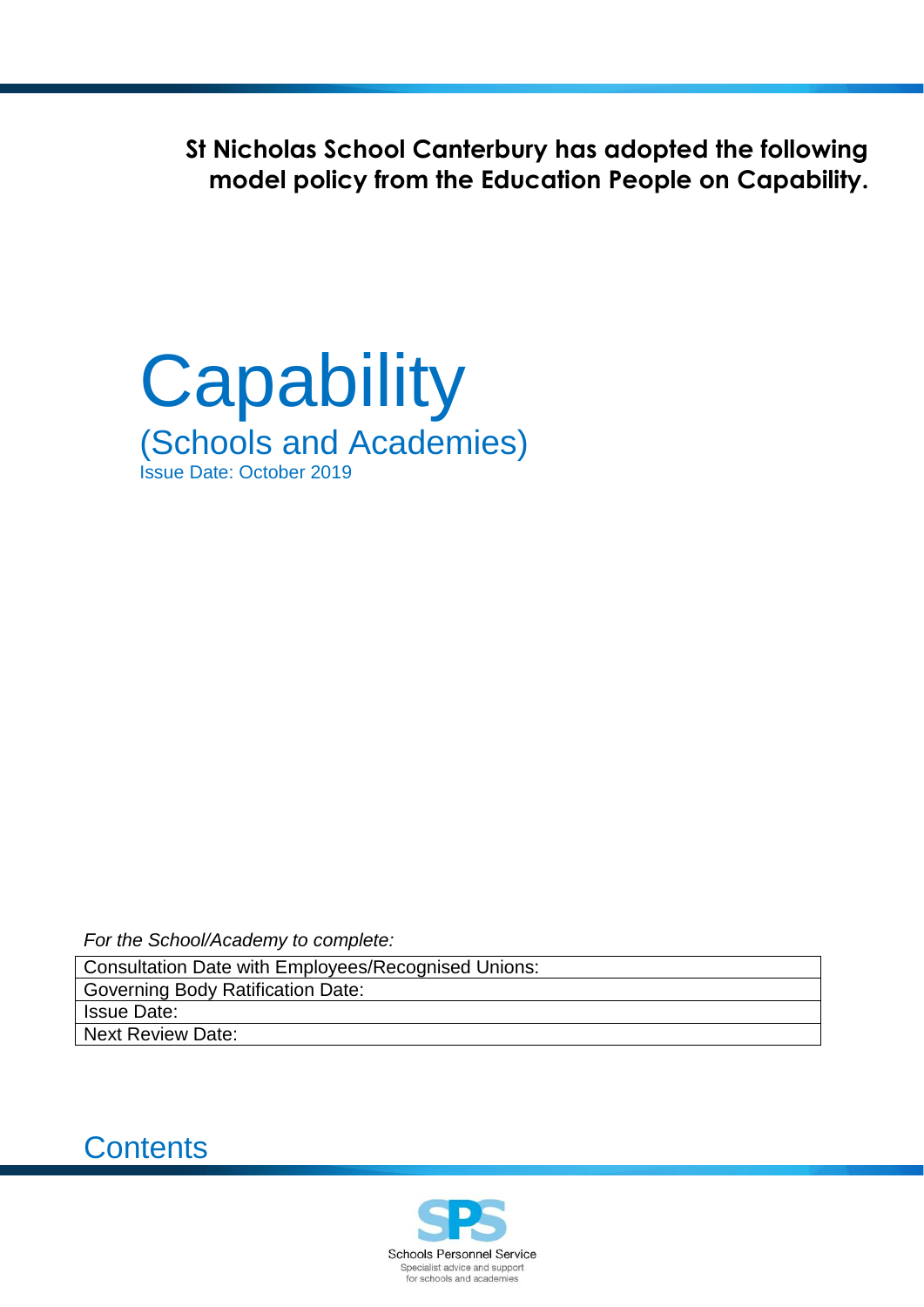

| Part C: Additional Considerations in the Management of Capability Issues 14 |  |
|-----------------------------------------------------------------------------|--|
|                                                                             |  |
|                                                                             |  |
|                                                                             |  |
|                                                                             |  |
|                                                                             |  |
|                                                                             |  |
|                                                                             |  |
|                                                                             |  |
|                                                                             |  |
|                                                                             |  |
|                                                                             |  |
|                                                                             |  |
|                                                                             |  |

**Guidance Note:**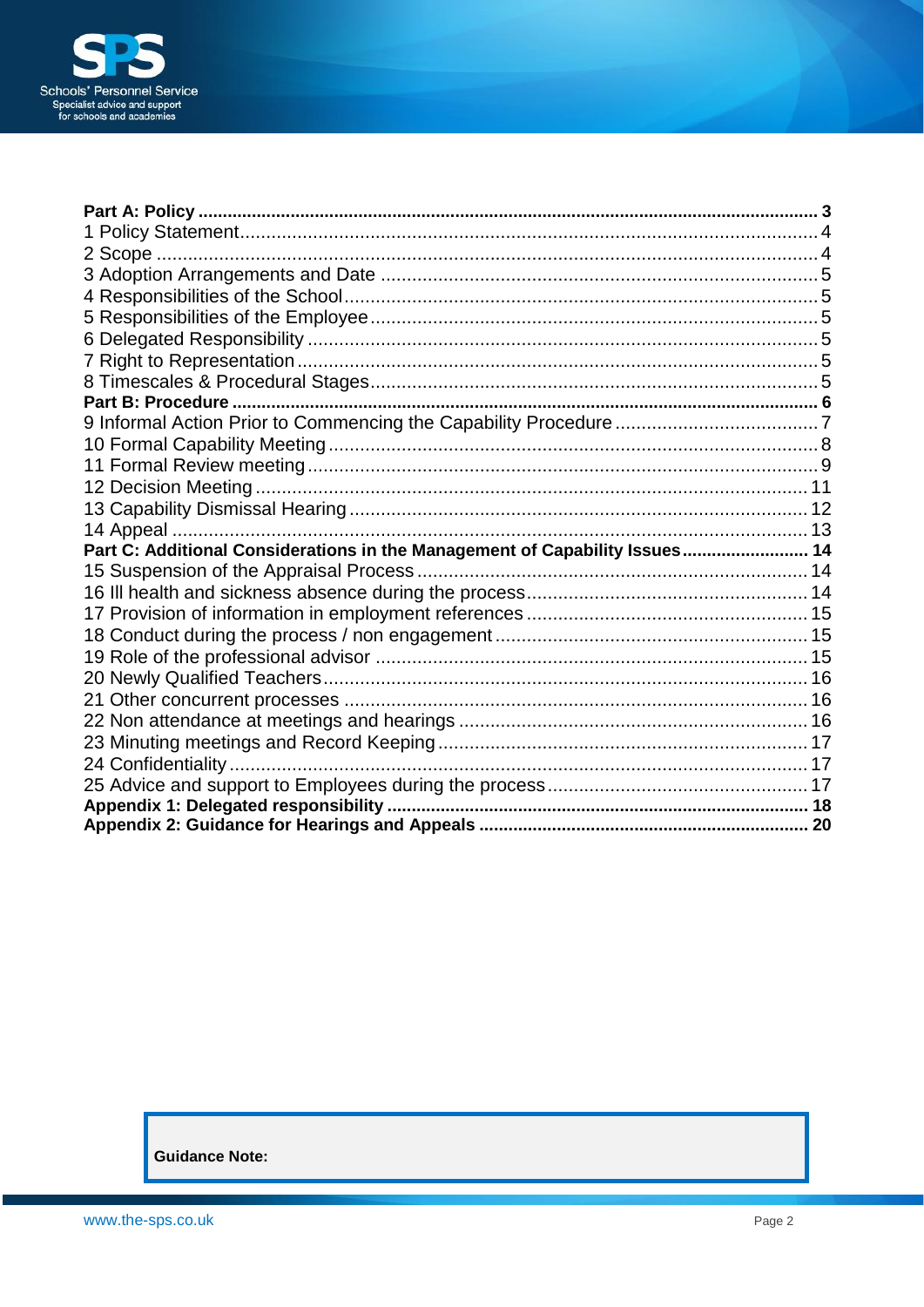

This policy has been developed by SPS for use in all Schools and Academies.

#### **Kent Schools**

The Local Authority expects that all KCC Community and Voluntary Controlled Schools will use this document as the basis for their Capability Policy. This document is also strongly recommended for consideration for adoption by Foundation and Aided Schools.

This document has been shared with representatives of KCC's recognised trade union / professional associations for comment. Schools are advised to ensure staff and unions have the opportunity to comment on the proposed Capability Policy prior to the document being formally adopted by Governors.

#### **Academies and Schools Outside of Kent**

This policy and procedure may be adopted in its entirety or adapted for use by Academies and Schools / Academies outside of Kent.

Statutory / contractual obligations are highlighted within the policy. Areas where the Academy / School may determine their own approach or adopt varied provisions are also indicated.

The Schools' Personnel Service is able to provide advice and support to Academies in developing their own policies.

Academies are strongly advised to ensure that there is sufficient opportunity for staff and their trade union / professional representatives to comment on the proposed Capability Policy prior to the document formally being adopted by Governors.

# <span id="page-2-0"></span>Part A: Policy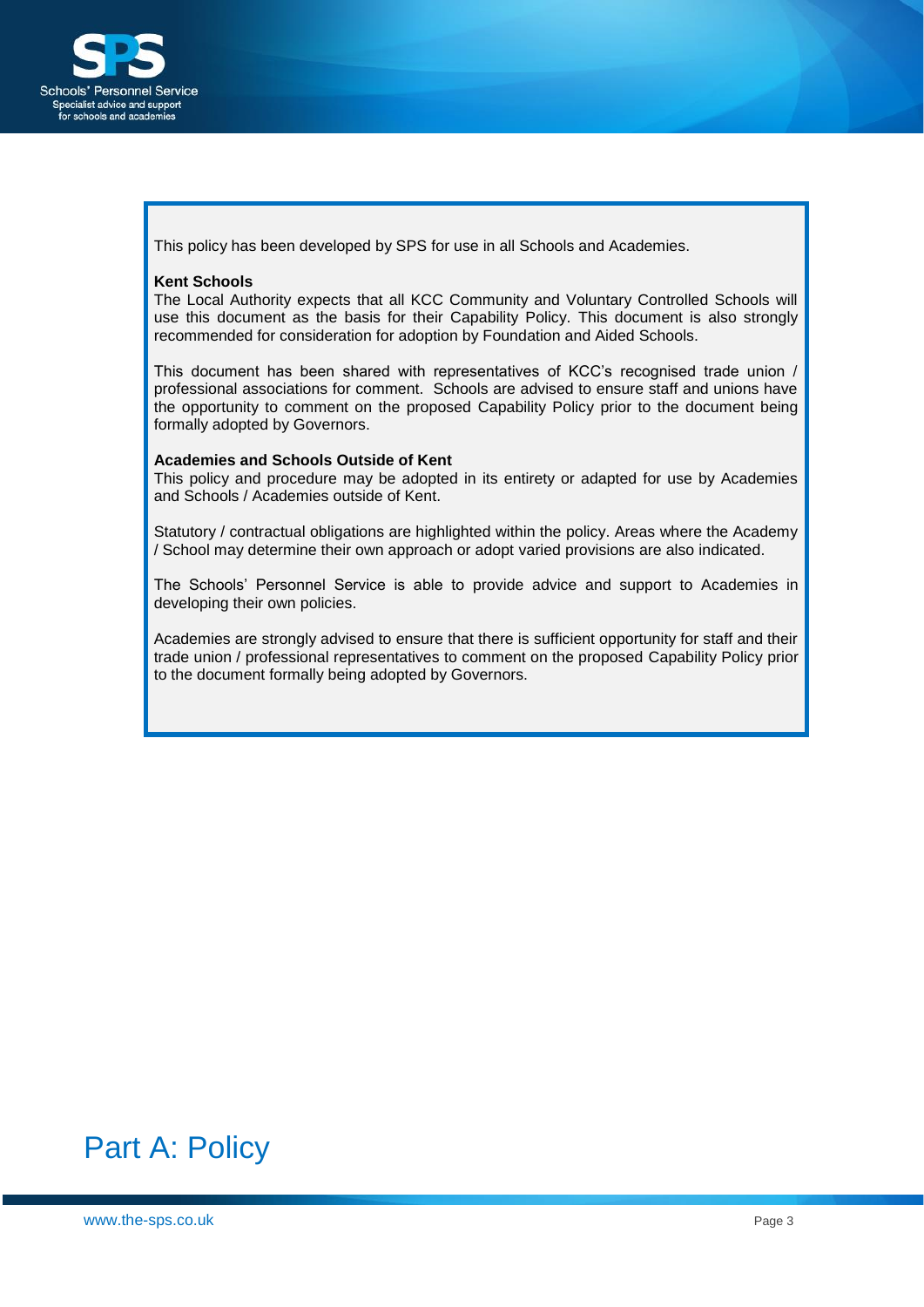

### <span id="page-3-0"></span>**1 Policy Statement**

The School expects the highest standards of performance from all its Employees in order to provide the best possible educational outcomes for pupils. The School also recognises the demands and challenges that may arise whilst working in a School setting and will endeavour to provide reasonable support to Employees in their role.

There are, however, occasions when a significant gap may develop between the performance standards required and expected in a role and the individual Employee's performance which, if not appropriately addressed, may affect pupils' education and/or the overall performance of the School.

This policy and procedure explains the process that the School will follow to address concerns regarding an Employee's performance and assist them to carry out their required duties to an acceptable standard to meet their contractual obligations.

Performance will be monitored by Headteacher / Line Manager on an ongoing basis. It is expected that many performance concerns can be addressed via informal line management support within the appraisal process.

The Policy and Procedure will be initiated where serious performance concerns have arisen which it has not been possible to resolve through these informal means.

At each stage of the procedure performance expectations will be made clear and objective targets / success criteria identified.

Employees will be given reasonable time, opportunity and support to achieve and sustain the required levels of performance. However, where performance does not meet the expectations of the School, a first or final written capability warning may be issued which may ultimately lead to dismissal.

This procedure explains:

- How the School will address performance concerns in a fair, consistent and structured manner
- What is expected from Managers and Employees with the management of such issues

#### <span id="page-3-1"></span>**2 Scope**

This Policy and Procedure applies to all Teachers and Support Staff employed on either a permanent or temporary / fixed term basis.

It does not apply to Employees within their probationary period. Newly qualified teachers within their Induction period are subject to separate procedures – please refer to section 20.

In some circumstances performance may be unsatisfactory due to an Employee's own negligence, wilful misconduct or refusal to undertake the duties of the post. Such instances may be addressed via the School's Disciplinary Procedure.

The School may need to undertake appropriate investigation / fact finding to establish whether issues of unsatisfactory performance should be addressed via the capability or disciplinary procedures.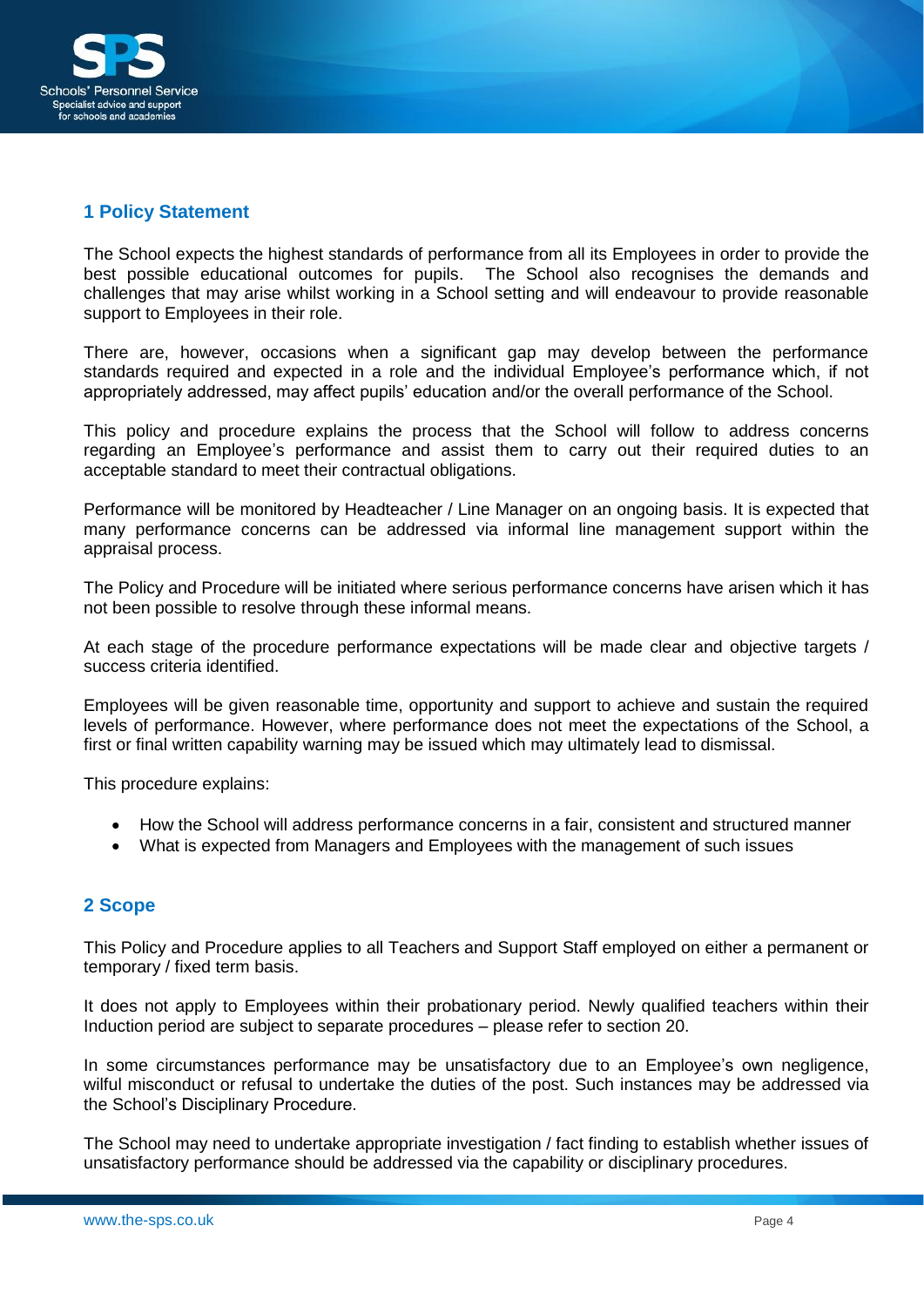

Capability concerns arising from ill health will be addressed in accordance with the School's absence and ill health management procedures.

### <span id="page-4-0"></span>**3 Adoption Arrangements and Date**

This policy was adopted by the Governing Body of ST. NICHOLAS SCHOOL, CANTERBURY on 18th June 2020 and supersedes any previous Capability Policy and Procedure.

This policy will be reviewed by the Governing Body each year or earlier if there is a need. This will involve consultation with the recognised unions where there have been material changes.

### <span id="page-4-1"></span>**4 Responsibilities of the School**

- To ensure Employees are aware of the standards of performance which are expected of them and to take appropriate action
- To provide reasonable support, guidance, training and constructive feedback to Employees whose performance is causing concern
- To give an Employee opportunity to meet the expected standard of performance and make them aware of the consequences should they fail to do so.

#### <span id="page-4-2"></span>**5 Responsibilities of the Employee**

- To acknowledge that good job performance is a crucial part of any employment relationship and accept this as the norm
- To engage professionally and constructively with the capability process and any appropriate action taken by the Headteacher to support their performance improvement
- To make the Headteacher aware of any factors that may be impacting on their performance so appropriate support can be considered at the earliest opportunity.

#### <span id="page-4-3"></span>**6 Delegated Responsibility**

The management of capability issues may be delegated to staff other than the Headteacher. References to the role of the Headteacher in the policy and procedure may include his / her nominee.

Please refer to Appendix 1 for further details of the delegation arrangements which apply in this School.

#### <span id="page-4-4"></span>**7 Right to Representation**

An Employee has the right to be accompanied during meetings held under the Capability procedure by either a workplace colleague or trade union representative.

## <span id="page-4-5"></span>**8 Timescales & Procedural Stages**

Concerns regarding performance will be addressed at the earliest opportunity.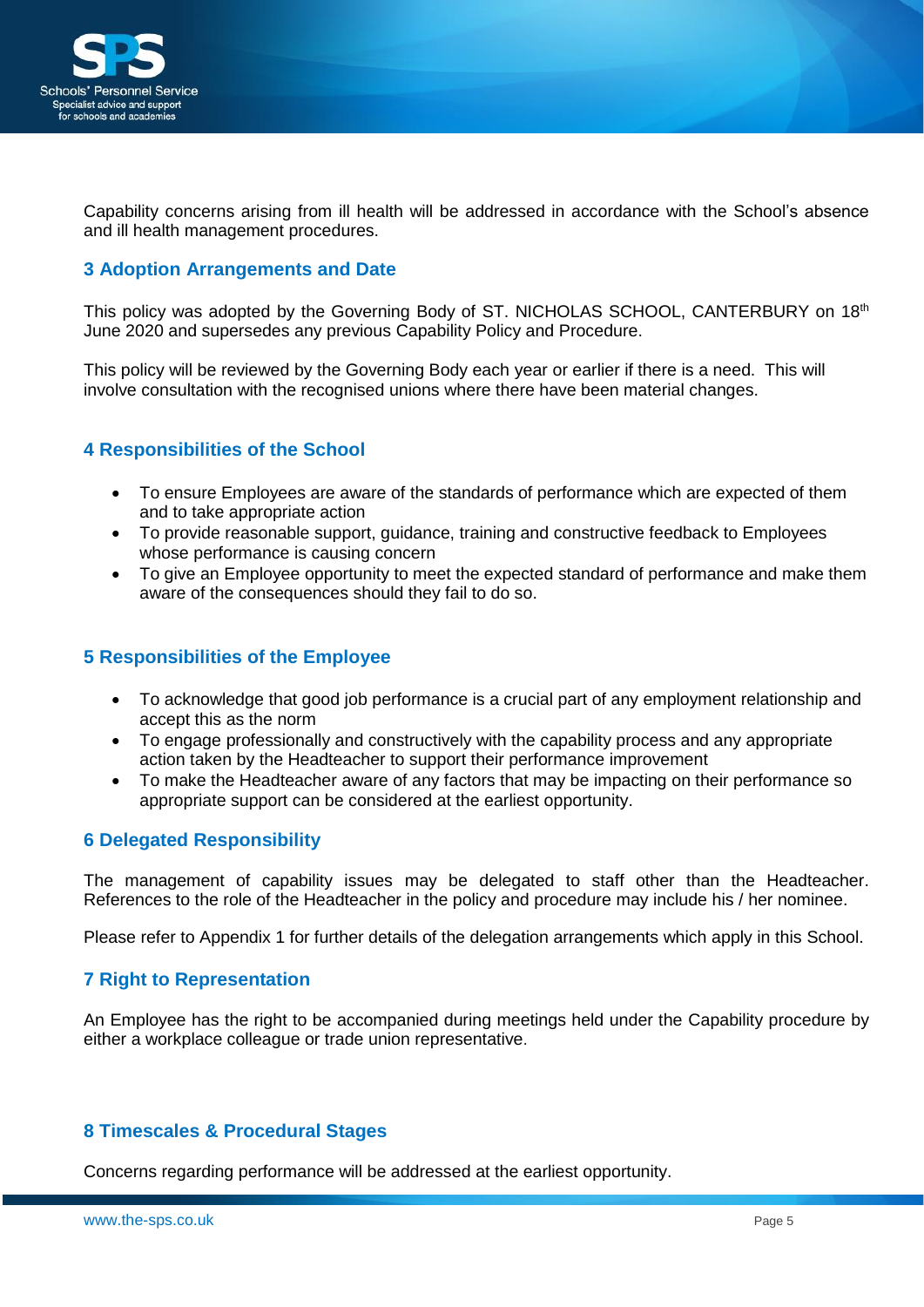

As a guide, an Employee will be allowed 4-8 working weeks between review meetings to achieve the required performance improvements. A shorter period between review meetings may be appropriate where there is evidence of:

- Non compliance with legal or statutory requirements
- The education, health & safety or wellbeing of pupils being at risk
- Or where the seniority and experience of the postholder would indicate that improvements should be made more rapidly.

The School reserves the right to adopt an accelerated process or bring forward the date of review meetings should there be further deterioration of performance.

In most instances it is expected that informal management action will have been put in place before the formal capability procedure is initiated. However, concerns may be addressed immediately under the capability procedure where:

- The concerns / impact on students are so serious as to warrant immediate formal action
- There is reason to believe that the use of informal discussions is unlikely to have the desired impact on performance and the Employee has been made aware of the concerns through previous discussions.

In exceptional circumstances in cases of gross incompetence the School reserves this right to move immediately to consider the termination of employment without recourse to the full procedure and a dismissal hearing may be convened immediately.

Where an Employee has been subject to the formal stages of the procedure and, within a 6 month period of a warning expiring, is unable to sustain the expected levels of performance the School reserves the right to restart the Capability Procedure at the stage the it was suspended or any stage prior to this.

For the purpose of this procedure 'working days' will normally refer to the 195 school days. At the school's discretion, working days may include school closure periods where an Employee works outside of term time. Appropriate timescales will be discussed with the Employee.

# <span id="page-5-0"></span>Part B: Procedure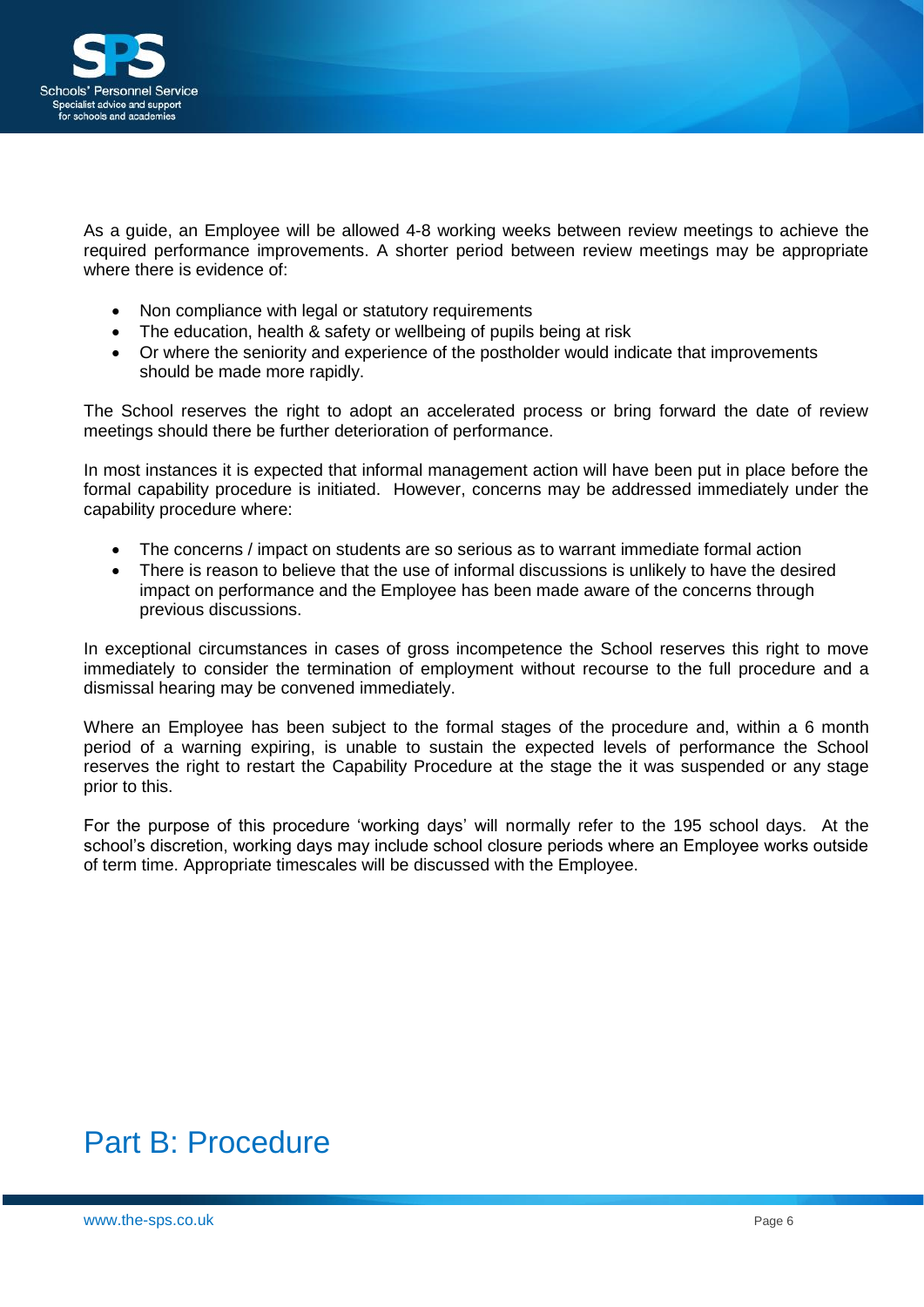

# Informal Management Action to address concerns

# <span id="page-6-0"></span>**9 Informal Action Prior to Commencing the Capability Procedure**

#### *Guidance Note:*

*The nature and extent of any informal action taken will depend on the circumstances of the case. However, schools are strongly advised to ensure that there is sufficient evidence of the concerns, informal actions taken and outcomes before instigating the formal procedure. This may include putting in place an informal performance support plan. Please seek further guidance from the school's HR Consultant.*

*It should be noted that there is not requirement to disclose informal capability actions in a reference – however the School has an obligation to Employees and prospective Employers to ensure any reference provided is an accurate and fair reflection of an Employee's performance.*

Performance will be monitored on an ongoing basis by the Headteacher / Line Manager via the School's appraisal process and through regular line management discussion.

All Employees should have a clear understanding of the performance expectations in their role.

This may be gained through:

- Feedback and dialogue with the Headteacher / line manager
- Familiarising themselves with their job description, standards of performance, relevant policies, procedures and practices, rules and regulations
- Expectations set and feedback shared through the appraisal process
- For Teachers reference to the Teaching Standards and in the case of threshold teachers, the criteria for UPR progression set out in the STPCD
- For Headteachers reference to the advisory National Standards of Excellence for **Headteachers**
- Proactively seeking clarification if there are aspects of their job role or performance expectations which they do not understand.

Employees will be made aware of any concerns at the earliest opportunity and given practical advice / support to improve their performance. It is anticipated that most performance concerns will be successfully addressed via informal management support, coaching, training, and observation with constructive feedback.

A reasonable informal period of support and monitoring will be implemented before the formal capability process is initiated.

However, where:

- Underperformance against expected standards has continued for some time; or
- The underperformance is sufficiently serious or has persisted despite the provision of support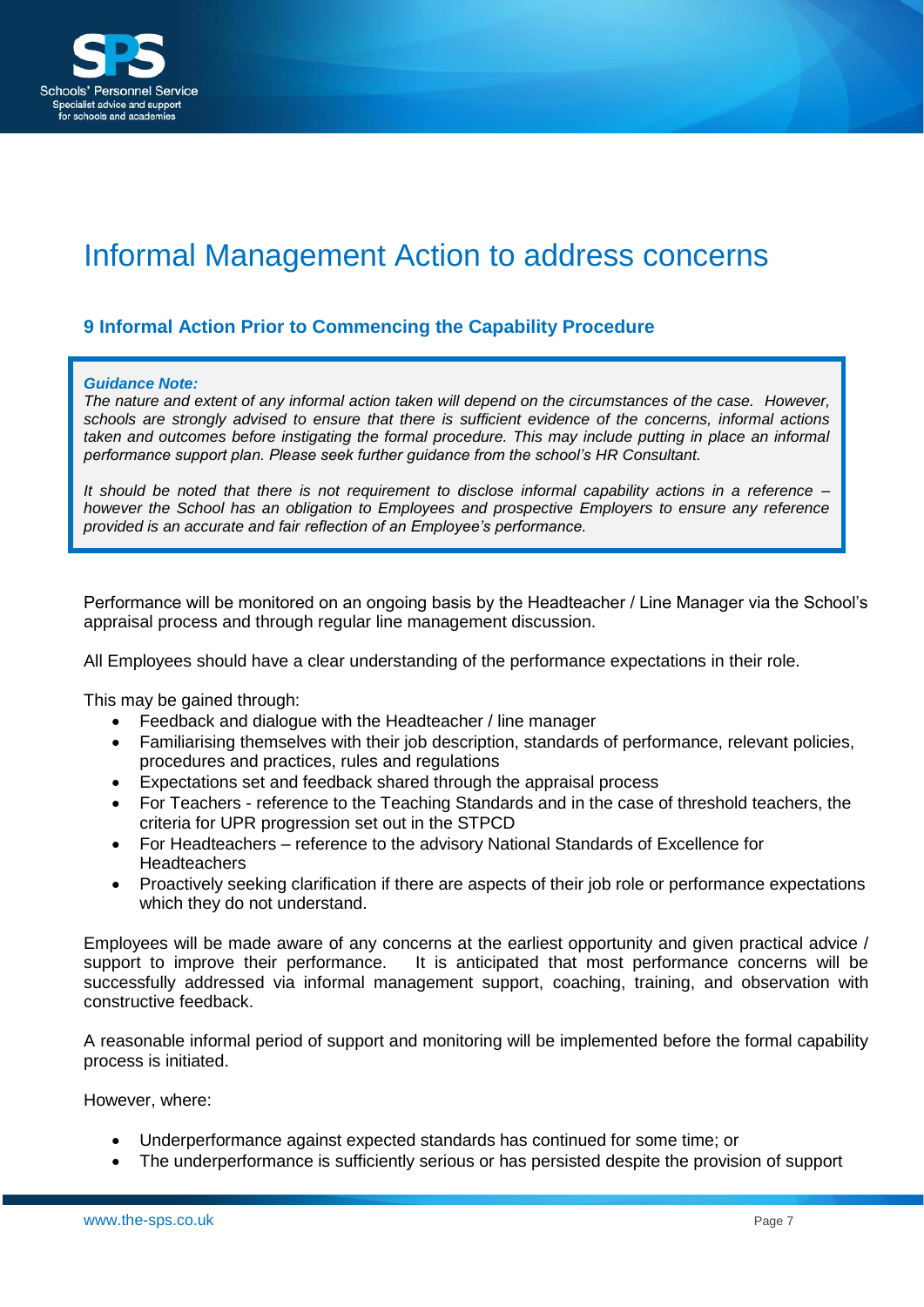

the Headteacher / line manager may determine that it is necessary to initiate the formal capability process.

# Formal Capability Procedure

# <span id="page-7-0"></span>**10 Formal Capability Meeting**

An Employee will be given 5 working days written notice of the requirement to attend a Formal Capability Meeting with the Headteacher or Line Manager.

The notification will explain:

- The specific areas of performance which are causing concern and the evidence for this
- The possible consequences including notification that a first or final capability warning may be issued
- The time and place of the meeting
- That this Employee may wish to be accompanied by a Trade Union Representative or workplace colleague

The purpose of the meeting is to establish the facts relating to the specific areas of performance concern and the impact of these. The employee will be given sufficient opportunity to respond to the concerns and provide any relevant information relating to their performance.

The meeting may be adjourned by the Headteacher / Line Manager to consider any information presented or, if appropriate, undertake further investigation before determining the outcome.

The outcome of the meeting may be:

- That there are no grounds to pursue the formal capability procedure and concerns will continue to be addressed via informal management support and the appraisal process
- To issue the Employee with a first or, if the seriousness of the performance concerns warrant, a final written capability warning and advise them that a period of formal capability monitoring will commence.

A first written capability warning will remain live for 6 months and a final written capability warning will remain live for 12 months.

Where a period of formal capability monitoring is to commence the meeting will continue and the following discussed:

- The expected standards of performance
- Clear targets for improvement, criteria for success and the expected timescales to achieve these
- Consideration of any support, advice, training which might support the Employee in meeting the targets and improving their performance
- Consideration of how the Employee's wellbeing might be supported during the process
- Arrangements for the monitoring / assessment of performance improvements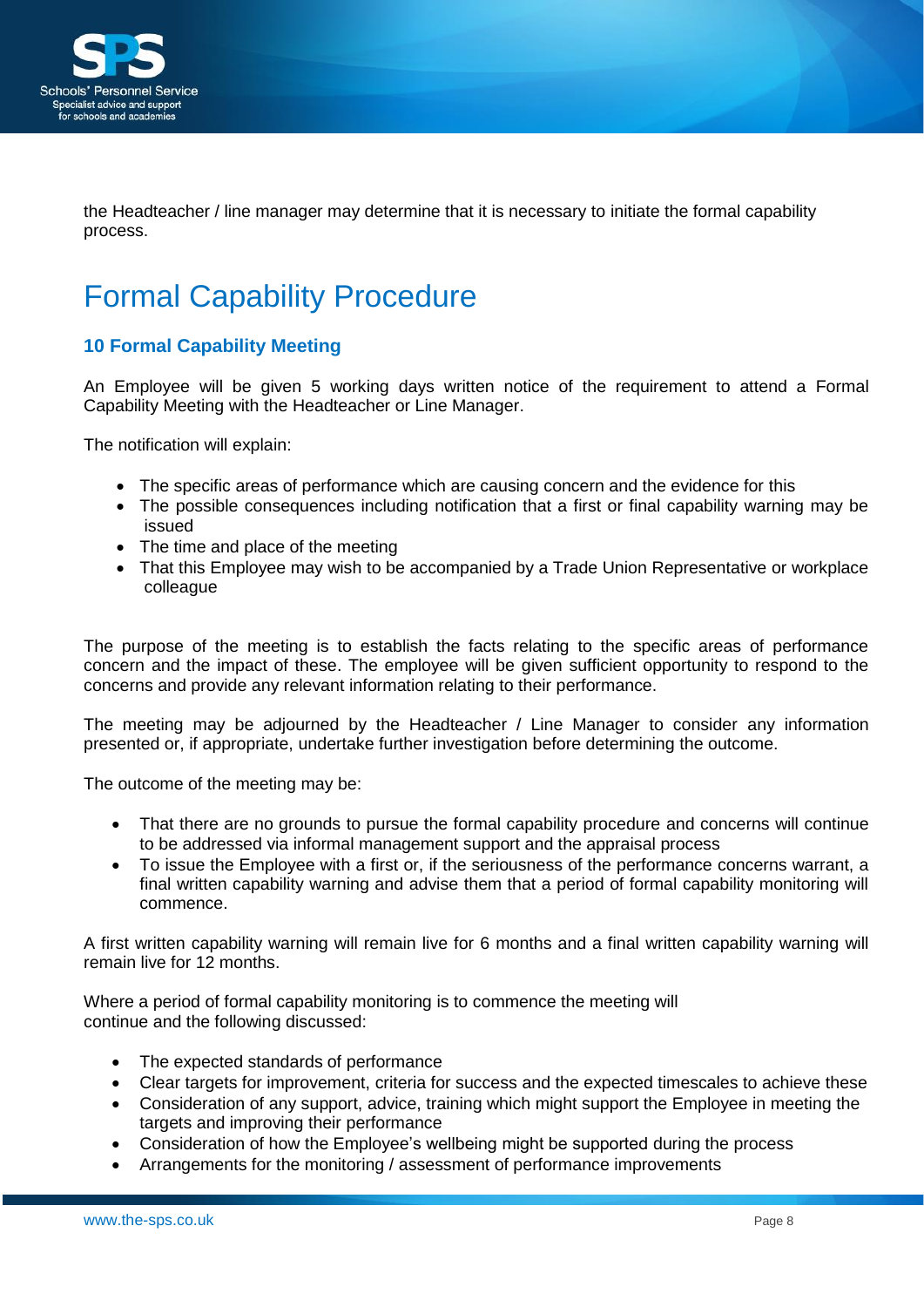

- Timescales and arrangements for reviewing performance at the end of the formal capability monitoring period – including a date for a review meeting.
- That failure to make the required improvements within the identified period may result in a final capability warning or a case being made to consider dismissal on the grounds of capability.

Targets set at this stage should be proportionate in number and reasonable in expectation with clear success criteria and a focus on supporting development. Where significant improvement is required, an initial number of priority objectives may be set and any progress reviews may identify further objectives required to reach a satisfactory overall level of performance.

In the case of the Headteacher and other positions with leadership / management accountabilities where School or department objectives are required, consideration will be given as to how to assess, monitor and evaluate the individual's contribution to meeting such objectives.

Formal monitoring, guidance and support will continue during this period.

Following the meeting the employee will receive written confirmation within 5 working days of:

- The warning issued, duration and the arrangements for appeal
- The performance expectations, targets and any agreed supports
- The duration of the formal monitoring period arrangements for any monitoring including the date of the review meeting

Employees will be given a reasonable opportunity to meet the targets and demonstrate improved performance. The monitoring period may vary depending on the circumstances but as a guide will usually be up to 4-8 working weeks.

Formal monitoring, guidance and support will continue during this period.

#### *Guidance Note:*

*A Formal Review meeting will be convened where an Employee has been issued with a first written warning at the previous stage. Where a final capability warning was issued the Employee will be required to attend a Decision Meeting (para 12 below)*

*In the absence of a previously agreed date or in the event that the arrangements need to be amended the Employee will be given 5 working days written notice of this meeting*.

## <span id="page-8-0"></span>**11 Formal Review Meeting**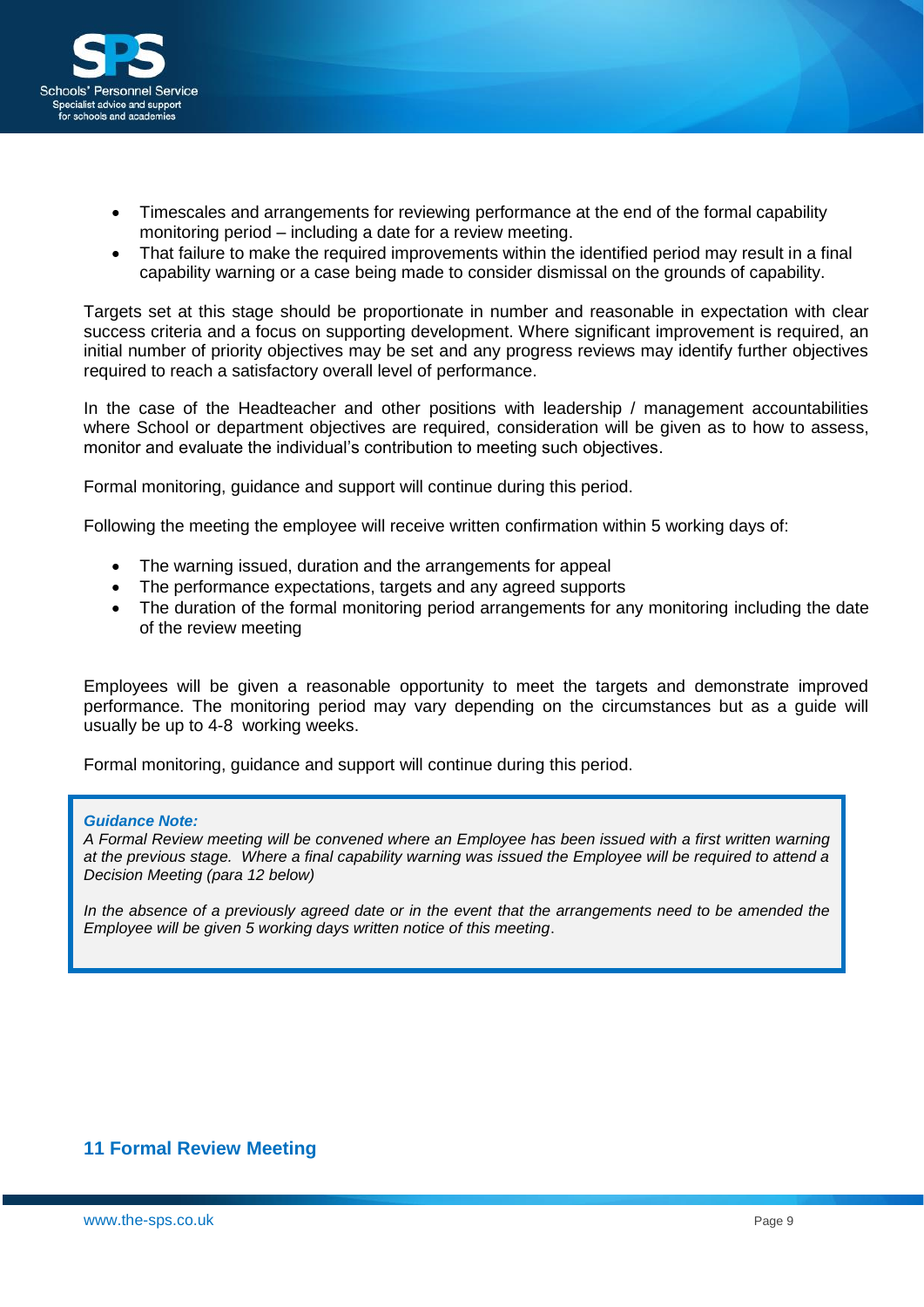

At the end of the monitoring period a formal review meeting will be convened to consider the Employee's progress.

The meeting will be led by the Headteacher or Line Manager and the Employee may wish to be accompanied by a Trade Union representative or workplace colleague.

During the meeting the Headteacher / Line Manager will review the evidence of progress against the specific targets which have been set.

The Employee will be given an opportunity to respond or provide any relevant information relating to their progress.

At the end of the meeting the Employee will be advised of one of the following outcomes:

- That an acceptable standard of performance has been achieved. Any action under the capability procedure will end and informal monitoring will continue via the appraisal process to ensure improvements are sustained. The Employee will be advised that should further concerns arise the School may resume the capability procedure (see paragraph 8)
- There has been some improvement in performance. In such cases it may be appropriate to extend the monitoring and review period to fully embed and sustain the standards expected
- Performance has not improved to an acceptable standard. The Employee will be issued with a final written capability warning and a further period of monitoring will take place.

A final written capability warning will remain live for 12 months.

Where a further period of capability monitoring is to take place the meeting will continue and the following discussed:

- The expected standards of performance
- Clear targets for improvement, criteria for success and the expected timescales to achieve these
- Consideration of any support, advice, training which might support the Employee in meeting the targets and improving their performance
- Consideration of how the Employee's wellbeing might be supported during the process
- Arrangements for the monitoring / assessment of performance improvements
- Timescales and arrangements for reviewing performance at the end of the formal capability monitoring period – including a date for a review meeting.
- That failure to make the required improvements within the identified period may result in a case being made to consider dismissal on the grounds of capability.

Where targets set previously have only been partially met these may be extended during the monitoring period. Alternatively, where priority objectives which were identified initially have been achieved further objectives may be identified to reach a satisfactory overall level of performance.

Following the meeting the Employee will receive written confirmation within 5 working days of:

- The warning issued, duration and the arrangements for appeal
- The performance expectations, targets and any agreed supports
- The duration of the formal monitoring period arrangements for any monitoring and details of the Decision Meeting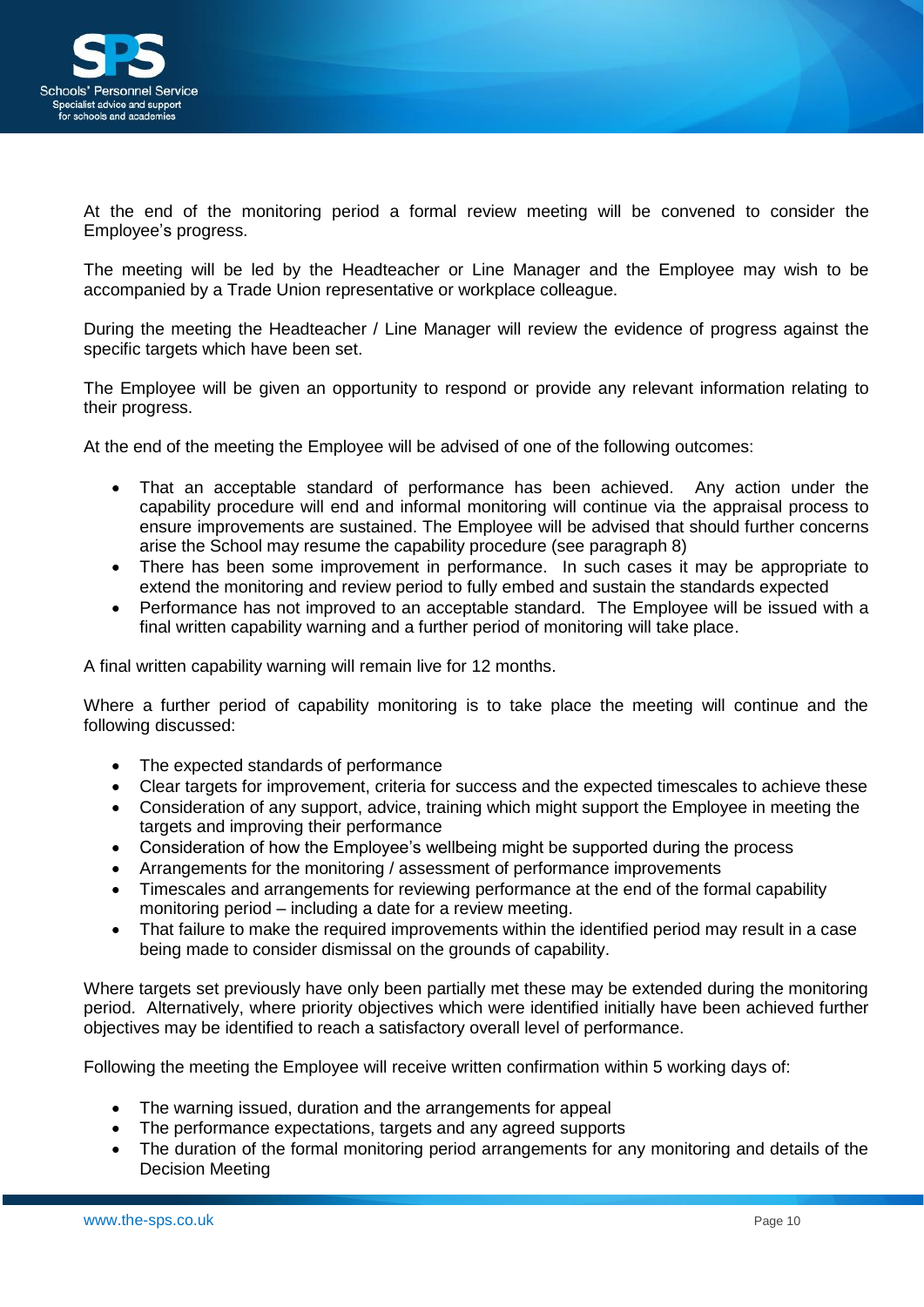

A period of monitoring will follow the issuing of a formal capability warning. As a guide the monitoring period will usually be between 4-8 working weeks but may be less depending on the circumstances.

Formal monitoring, guidance and support will continue during this period.

# <span id="page-10-0"></span>**12 Decision Meeting**

*Guidance Note:*

*In the absence of a previously agreed date or in the event that the arrangements need to be amended the Employee will be given 5 working days written notice of this meeting*.

At the end of the monitoring period a Decision meeting will be convened to consider the Employee's progress.

The meeting will be led by the Headteacher/Line Manager and the Employee may be accompanied by a Trade Union representative or workplace colleague.

At the meeting the following will be considered:

- Evidence of the concerns regarding performance and progress against targets for improvement
- Any additional evidence or information presented by the Employee
- The extent to which the Employee has shown insight and engaged with the progress / support provided
- The impact of the Employee's performance upon the School, pupils and colleagues; and
- Any mitigating factors

The Employee will be given an opportunity to respond to concerns about their performance or make any relevant representations / provide additional evidence. They may provide new information or a different context to the information / evidence already collected.

It would be usual for this new evidence/information to be considered at this meeting however, it may in exceptional circumstances, be necessary to adjourn the meeting if the headteacher/line manager feels further clarification is necessary.

The outcome of this meeting may be:

That an acceptable standard of performance has been achieved, the formal capability procedure will end and informal monitoring will continue via the appraisal process to ensure improvements are sustained. The Employee will be advised that should further concerns arise the School may resume the capability procedure (see paragraph 8)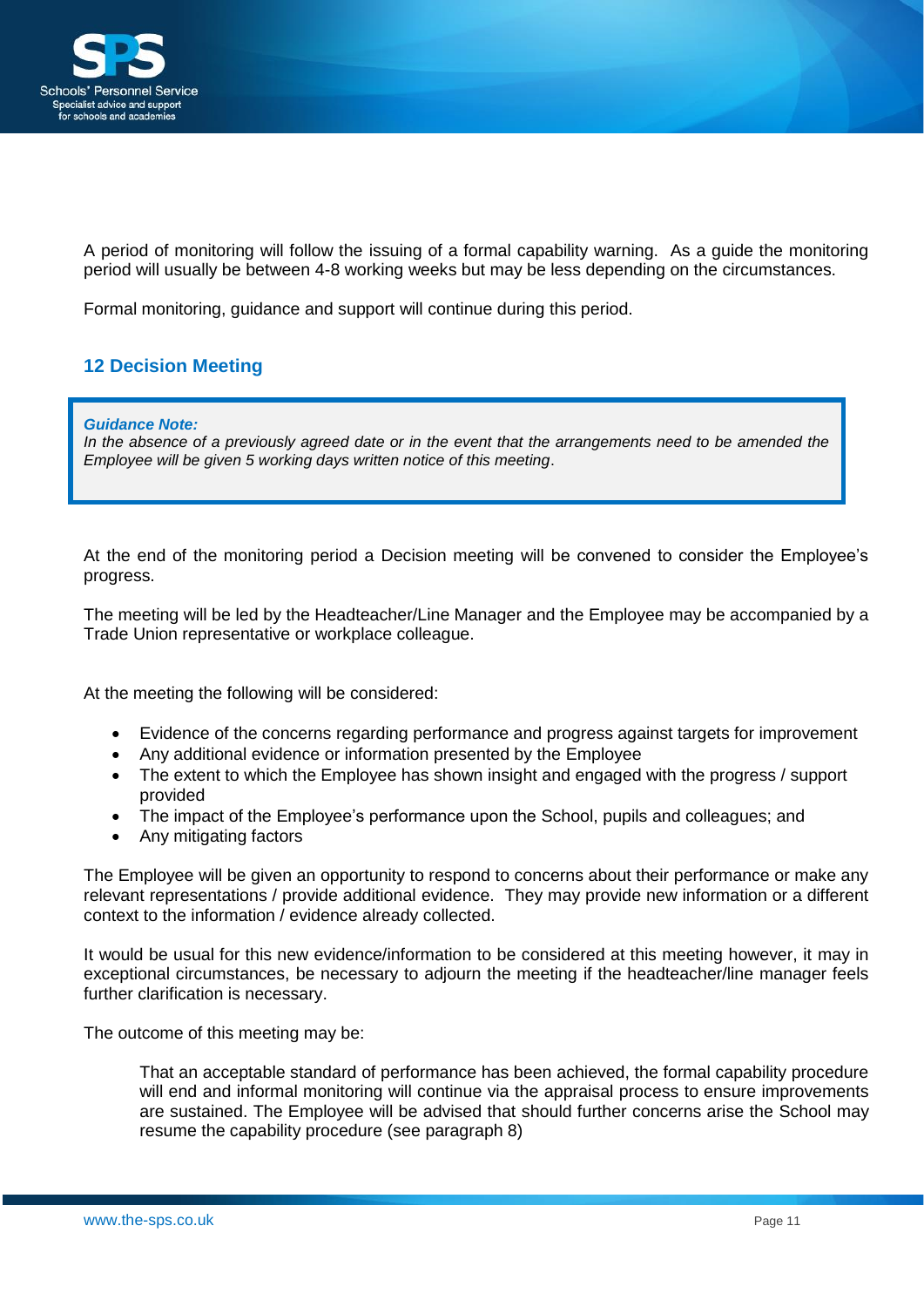

- That there is evidence of some progress towards targets and the formal monitoring stage is to be extended to allow the Employee to fully achieve or show sustained improvements in performance. The continuation of targets, monitoring and review arrangements will be discussed with the Employee
- That performance remains unsatisfactory and the evidence is that the Employee is unlikely to achieve or sustain the standard expected within a reasonable timescale. The Employee will be advised that the School intends to convene a panel to consider the case for dismissal on the grounds of capability
- For the Headteacher to consider whether redeployment may be appropriate.

## <span id="page-11-0"></span>**13 Capability Dismissal Hearing**

The Employee will be given written notification of the date, time and venue of the hearing which will usually be not less than 10 working days' notice.

The notification will advise the Employee of the case to be considered and possible outcomes of the hearing, including that dismissal may be an outcome.

The School will provide the Employee with all relevant documents which will be referred to during the hearing. These will be sent with the notification letter no later than 10 working days before the hearing.

The Employee has the right to be accompanied at this meeting by a workplace colleague or trade union representative and is required to provide no later than 5 working days before the hearing:

- The name of their trade union representative or workplace colleague; and
- Any relevant documents they wish to be considered at the hearing.

The case for dismissal will be heard by the Headteacher (where not involved previously) / a panel of one or more members of the governing body.

During the hearing a representative of the School will present the case for dismissal and the Employee will be given the opportunity to respond.

In reaching a decision the Headteacher / panel may consider:

- Evidence of the concerns regarding performance and progress against targets for improvement
- Any additional evidence or information presented by the Employee
- The extent to which the Employee has shown insight and engaged with the progress / support provided
- The impact of the Employee's performance upon the School, pupils and colleagues; and
- Any mitigating factors presented by the Employee.

It may be necessary, in exceptional circumstances, to adjourn the meeting to consider any new information or representations made by the Employee.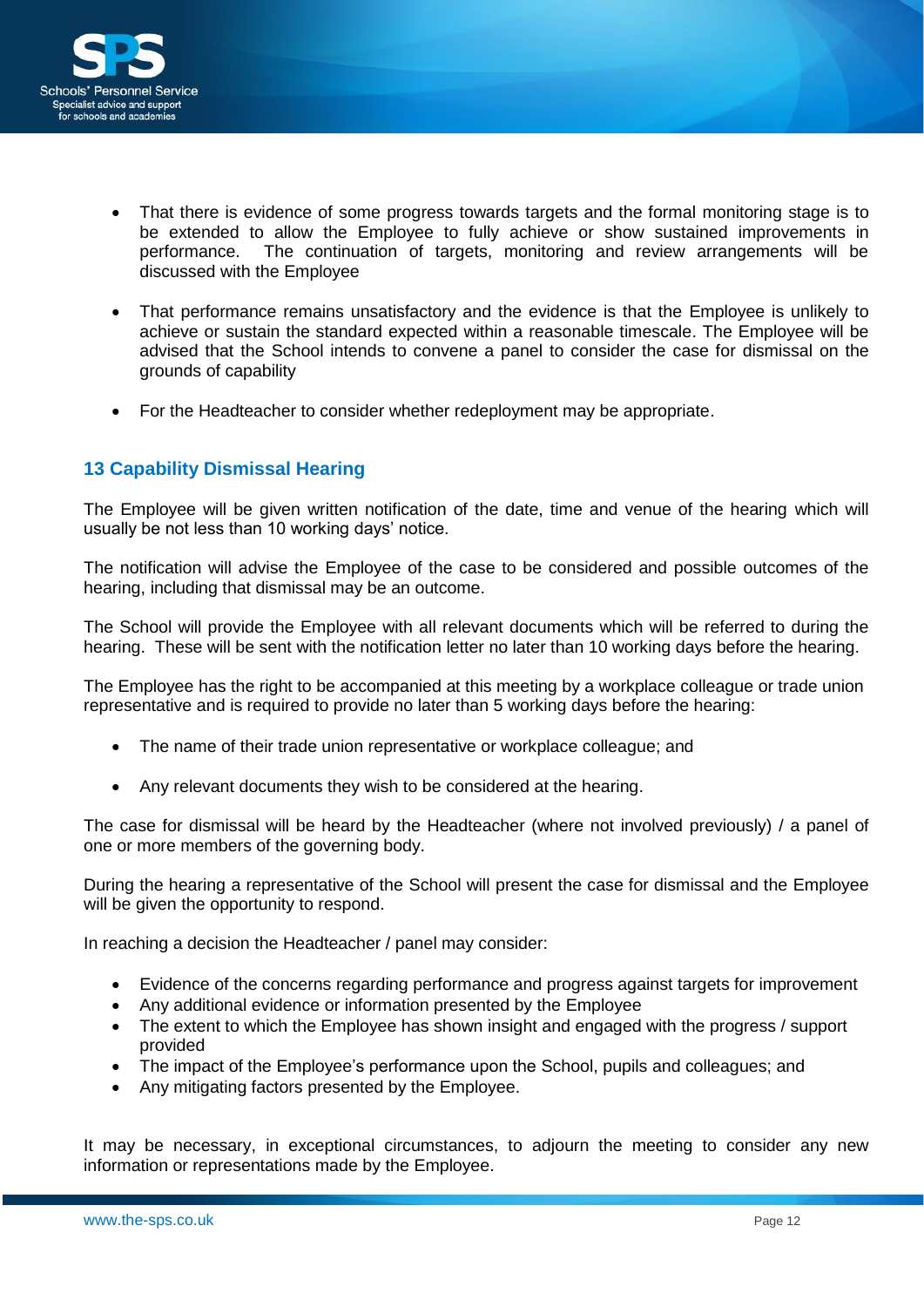

The outcome of the hearing may be to:

- Dismiss the Employee on the grounds of capability
- To continue a further period of formal monitoring

The headteacher / panel should provide the Employee with written confirmation of what was discussed and the outcome of the hearing within 5 working days of the decision.

The Employee may appeal in writing against any sanction within 5 working days of receipt of the notification of the outcome.

Where dismissal is an outcome the notification letter should:

- Specify the reason for the dismissal, termination date and the notice period; and
- Advise the Employee of their right of appeal against the dismissal.

It will be deemed sufficient for the School to issue written confirmation of the outcome of the hearing to the Employee's last known address.

Where an Employee is not dismissed, appropriate next steps and a further review date should be confirmed in writing with the Employee.

## <span id="page-12-0"></span>**14 Appeal**

An Employee may appeal in writing against a formal sanction or dismissal decision within 5 working days of receipt of the written outcome to the Clerk to the Governing body or nominated person with clear reasons as to why the appeal should be considered.

Grounds for Appeal may include:

- Unfairness of the decision
- That the sanction imposed was unreasonable
- That new evidence has come to light
- Procedural irregularities.

The letter of appeal must state which of the above grounds the employee wishes to appeal against and the reasons for this. Failure to do this will result in the appeal being delayed or in the case of continued failure to provide the grounds of appeal may result in the appeal being declined on the grounds that it has not been submitted in an appropriate and timely manner.

Any supporting information for the appeal hearing must be submitted by the Employee no later than the deadline for the receipt of an appeal.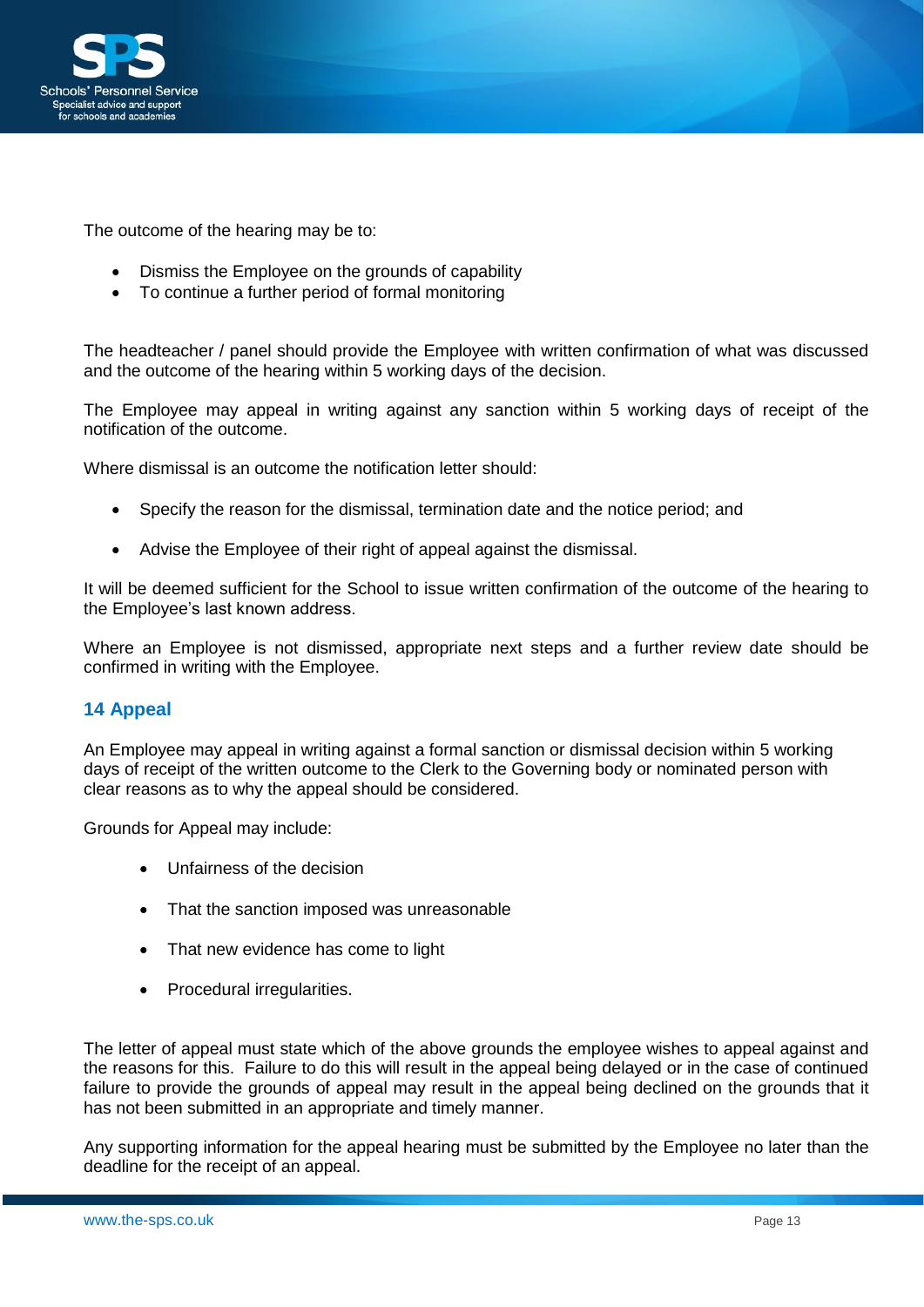

The School will provide the Employee with copies of any documents which will be referred to during the appeal in advance and usually no later than 5 working days before the appeal hearing.

Appeals will be heard by a panel of one or more members of the governing body. The panel would not usually include staff governors. An appeal hearing will be convened at the earliest opportunity, usually within 10 working days of receipt of the request.

The Employee has the right to be accompanied at this meeting by a workplace colleague or trade union representative.

The purpose of the appeal is to review the original decision on the basis of the grounds for appeal presented by the Employee. The outcome may be:

- To uphold the original decision in full
- To uphold the original decision in part, but reduce the level of the sanction imposed or amend other elements of the decision
- To uphold the Employee's appeal in full and withdraw any sanction.

The panel may not impose a higher level of sanction than reached previously.

The Employee will be notified in writing of the outcome of the appeal and the reason for the decision, usually within 5 working days of the decision being made.

It will be deemed sufficient for the School to issue written confirmation of the outcome of the hearing to the Employee's last known address.

The decision of the appeal panel is final and there is no further right of appeal at that stage.

# <span id="page-13-0"></span>Part C: Additional Considerations in the Management of Capability Issues

#### <span id="page-13-1"></span>**15 Suspension of the Appraisal Process**

Should the Capability Procedure commence, the appraisal process will be suspended.

#### <span id="page-13-2"></span>**16 Ill health and sickness absence during the process**

The School recognises that the capability process may be a challenging experience and will seek to ensure reasonable support is provided to Employees.

It may also be beneficial to identify a colleague not involved in the management of performance concerns to provide professional and pastoral support during the process.

The ill health of an Employee will not usually be grounds for ceasing a capability process.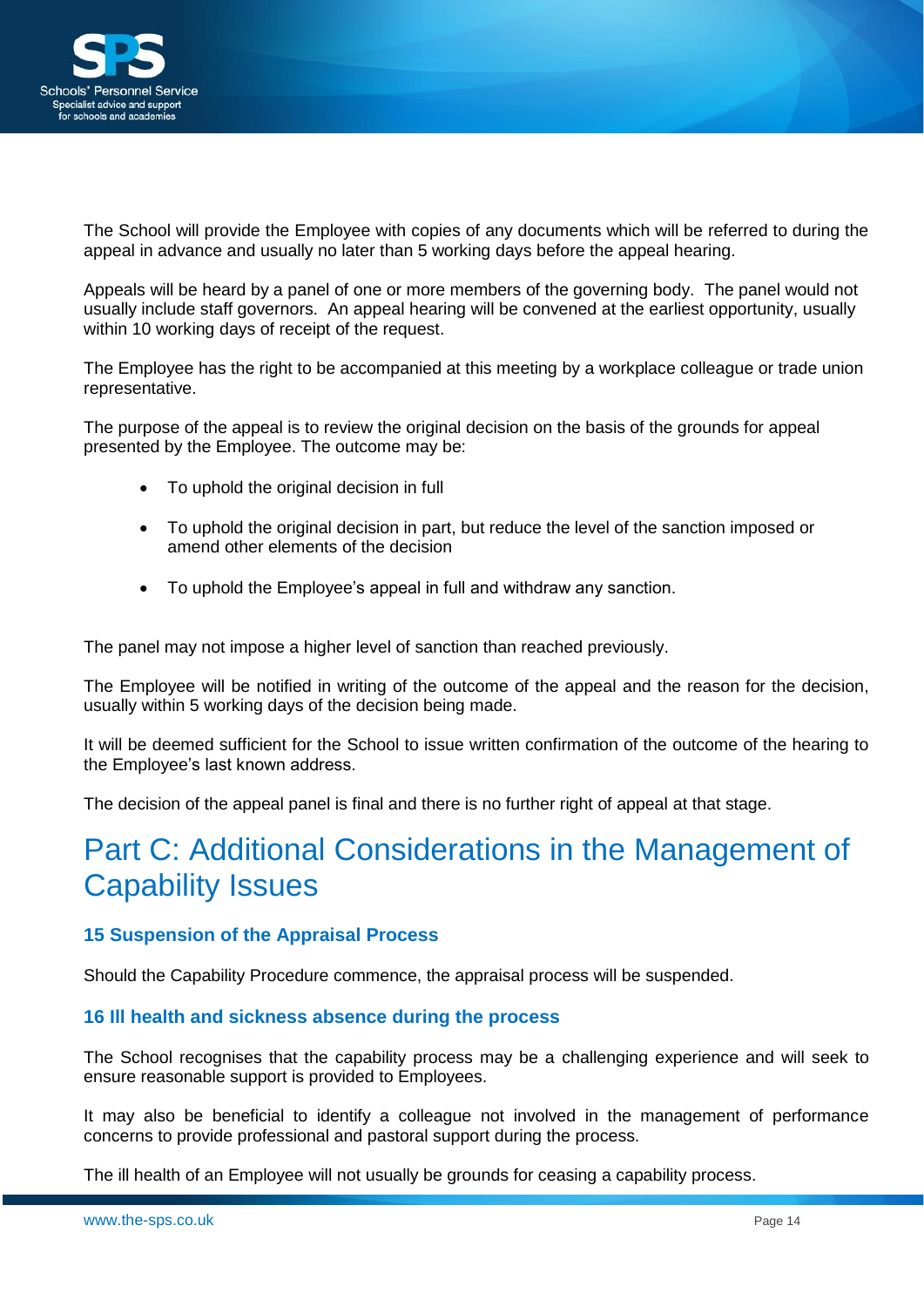

Should an Employee be absent due to ill health whilst concerns are being addressed under the capability procedure, the matter will be managed in accordance with the Schools Absence and Ill Health policy. The capability process will be resumed on the Employee's return to work.

The advice of an Occupational Health practitioner will be sought at the earliest opportunity and it is anticipated that the Employee will consent to a referral being made in such circumstances. Where consent is declined employment decisions will be made based on the information available to the school. Following the receipt of Occupational Health advice consideration will also be given to any measures that can be put in place to further support the Employee during the capability process.

### <span id="page-14-0"></span>**17 Provision of information in employment references**

Should an Employee be within the Capability Procedure details of this, including any 'live' formal warnings will be disclosed, upon request, in any reference provided to a prospective employer. A reference may contain factual details about the support and development an Employee has received, outside of the Capability procedure.

In accordance with the School Staffing Regulations (2012) where a teacher / leadership teacher in a maintained School applies for a teaching post in another maintained School or Academy, the governing body must on request advise the prospective new School in writing whether, within the past 2 years, the Employee has been subject to capability procedures, the duration of proceedings and their outcome. *(Please note this requirement relates to performance capability concerns only and not ill health related capability)*

In the case of Academies established after April 2013 the above information must be provided under the terms of the Academy funding agreement. This requirement does not apply to Academies established prior to this date.

## <span id="page-14-1"></span>**18 Conduct during the process / non engagement**

The School expects Employees to engage with action to support or improve performance in a positive and professional manner.

Where an Employee refuses to engage in the capability process or is persistently unwilling or unable to attend meetings held under this procedure without good reason – the Headteacher may make a decision about the appropriate action based on the available information.

Refusal to engage may also be considered as a disciplinary matter.

#### <span id="page-14-2"></span>**19 Role of the professional advisor**

Other members of the leadership team or suitably qualified local authority / educational advisors may be invited to advise the Headteacher during the management capability concerns. This may include but is not limited to undertaking lesson observations, assisting with the review / assessment of progress against targets.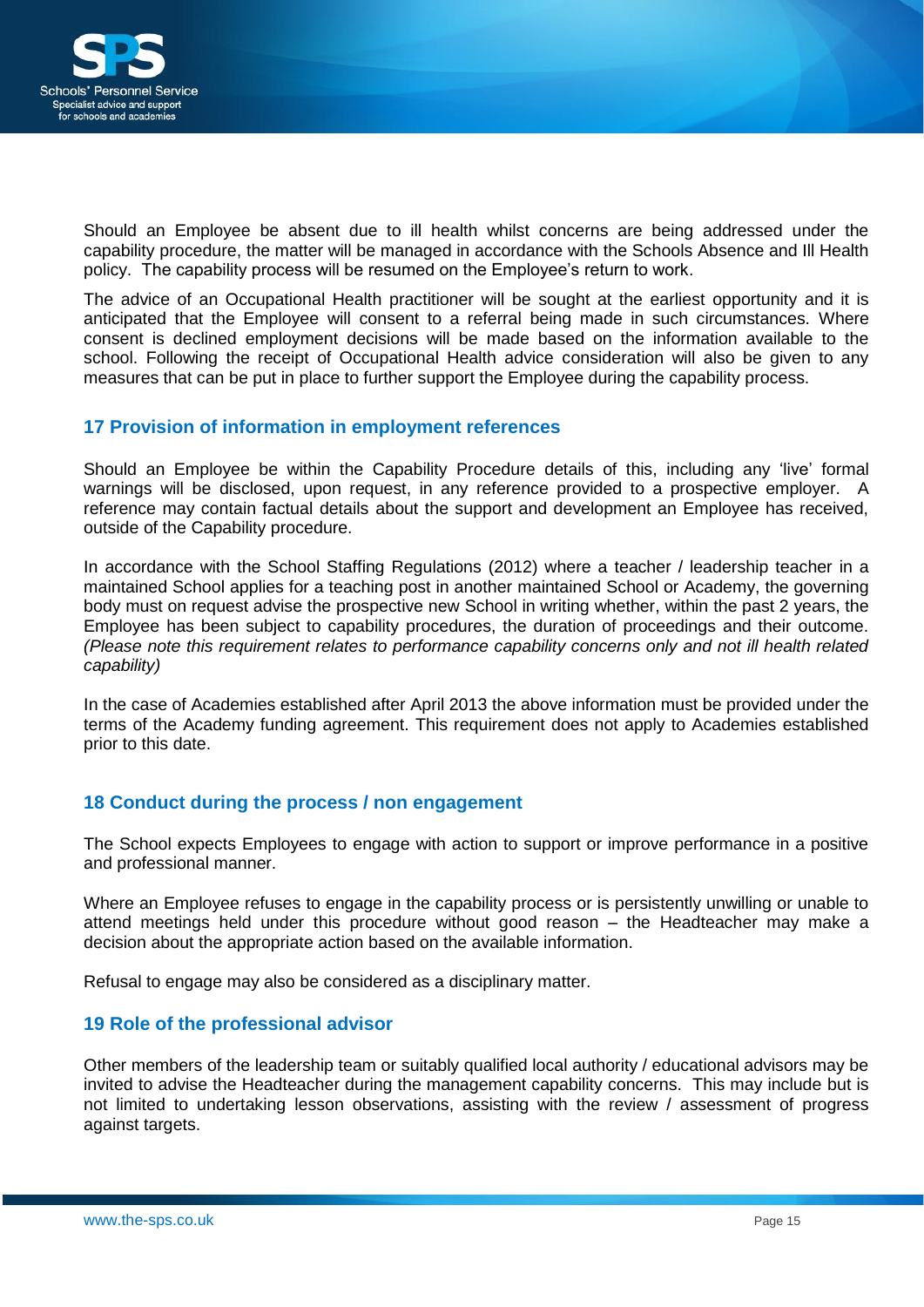

In the case of concerns relating to the Headteacher, the Chair of Governors will be supported in the management of capability concerns by a suitably skilled and/or experienced external adviser who has been appointed specifically for that purpose.

However, it should be noted that such advisors do not have a decision making role in the process.

### <span id="page-15-0"></span>**20 Newly Qualified Teachers**

The performance of Newly Qualified Teachers undertaking statutory induction will be managed in accordance with the Statutory Guidance for Induction for Newly Qualified Teachers.

[https://www.gov.uk/government/uploads/system/uploads/attachment\\_data/file/458233/Statutory\\_inducti](https://www.gov.uk/government/uploads/system/uploads/attachment_data/file/458233/Statutory_induction_guidance_for_newly_qualified_teachers.pdf) on\_quidance\_for\_newly\_qualified\_teachers.pdf;

In the first instance concerns will be addressed via the stages outlined in this guidance however where there are serious capability failings and the required progress is not achieved / sustained the School may address these under the Capability Procedure.

#### <span id="page-15-1"></span>**21 Other concurrent processes**

Employees should be advised that reasonable management action to address concerns relating to performance and capability should not automatically be perceived in itself as a reason to raise a grievance.

In the event that an Employee raises a grievance or complaint of harassment or bullying in the course of the capability process, both processes may continue concurrently.

However, each case will be considered on its own merits to ensure the School is acting reasonably.

#### <span id="page-15-2"></span>**22 Non attendance at meetings and hearings**

Where an Employee or their representative is unavailable to attend a meeting held under this procedure, they should inform the Headteacher / Panel at the earliest opportunity who will give due consideration to any request to postpone taking into account the individual circumstances and the reason for non attendance.

A hearing / appeal may be deferred by up to 5 working days from the date of the original meeting where an Employee's representative is unavailable. Other than in exceptional circumstances only one postponement will be granted.

The Headteacher / Panel reserves the right to hold a meeting / hearing / appeal in the Employee's absence where all reasonable efforts to secure attendance have been unsuccessful. In this event the Employee will be given the opportunity to make written representations to the meeting or for their representative or workplace colleague to make representations either in person or in writing on their behalf.

If no submissions are received the Headteacher/ panel may make a decision based on the available information.

It should be noted that the availability of representatives should not unduly delay meetings.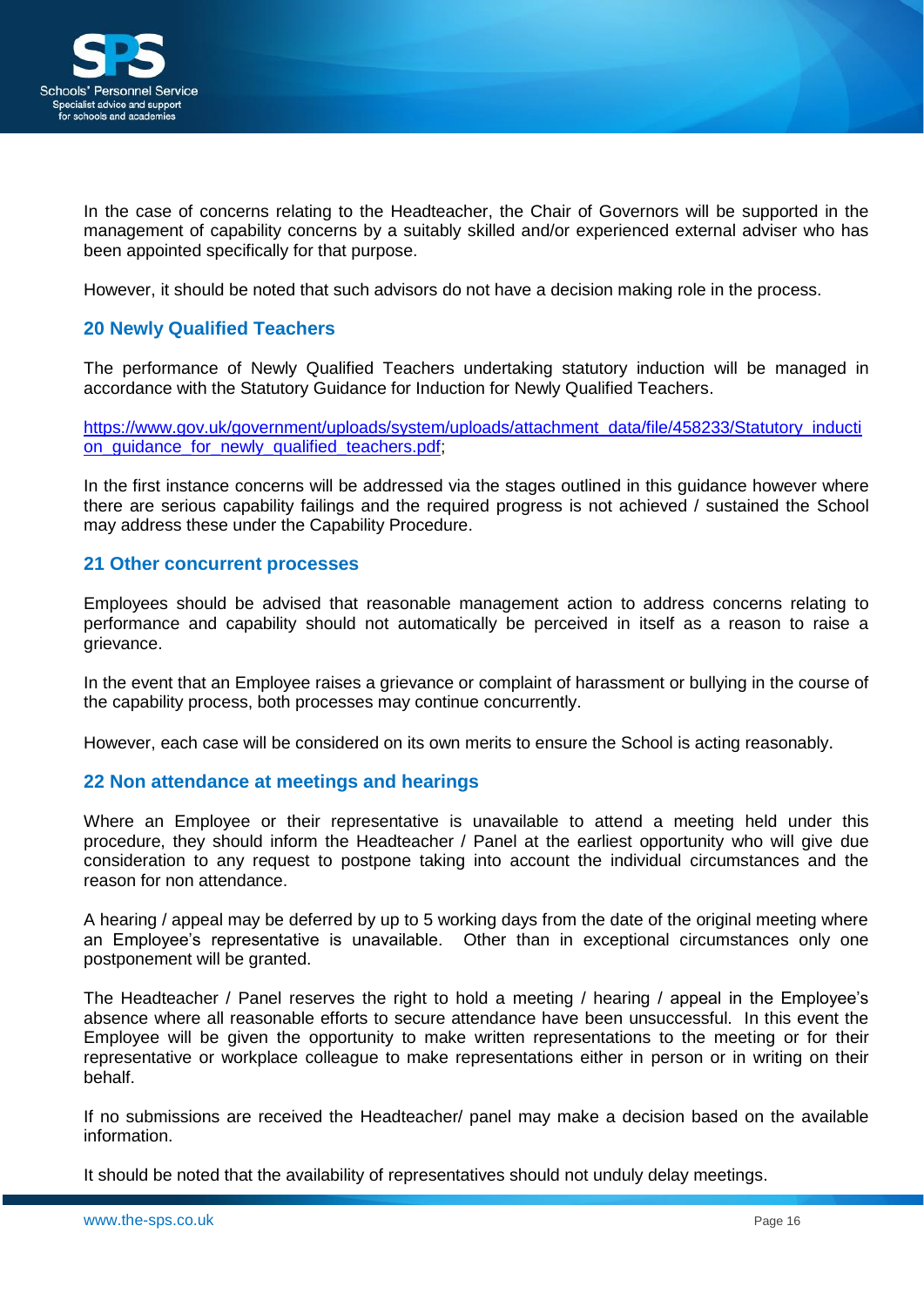

# <span id="page-16-0"></span>**23 Minuting meetings and Record Keeping**

Notes may be taken of all discussions held with an Employee. A record of the discussions will be recorded within the outcome/decision letters following meetings.

Full records should be kept of targets, expectations set and evidence of progress against these.

Minutes will be taken at dismissal and appeal meetings. Minutes may be taken by a clerk who is present at the meeting or transcribed from an audio recording. An audio recording will only be made with the prior consent of the Employee.

Minutes will be shared with the Employee as soon as practicable and in any event before any appeal hearing takes place. The Employee will have the opportunity to check the accuracy of the minutes / notes taken of their evidence and submissions. Where there are discrepancies between the Employer and Employee that cannot be resolved both versions of the minutes will be held on record. Where an audio recording is made this will be shared with the Employee if requested.

Covert recordings of meetings or hearings are expressly prohibited.

#### <span id="page-16-1"></span>**24 Confidentiality**

All parties are required to respect the confidentiality of all information relating to the capability process.

The School recognises its obligations under the General Data Protection Regulation and associated legislation and the rights of Employees with regards to the personal data held on them.

All records relating to the management of Capability will be gathered, processed, held and shared in accordance with the requirements of the General Data Protection Regulation and Data Protection Act.

Please refer to the School's Data Protection Policy and Privacy Notice for further details.

All records and information, including those relating to any sanction imposed, are a matter of confidence between the School and the Employee. In certain limited circumstances this information may be shared by the School – for example in the provision of employment references to prospective Employers

#### <span id="page-16-2"></span>**25 Advice and support to Employees during the process**

Employees are advised to seek early support from their Trade Union or Professional Association. Employees may address questions about this procedure to the Headteacher or other delegated staff member.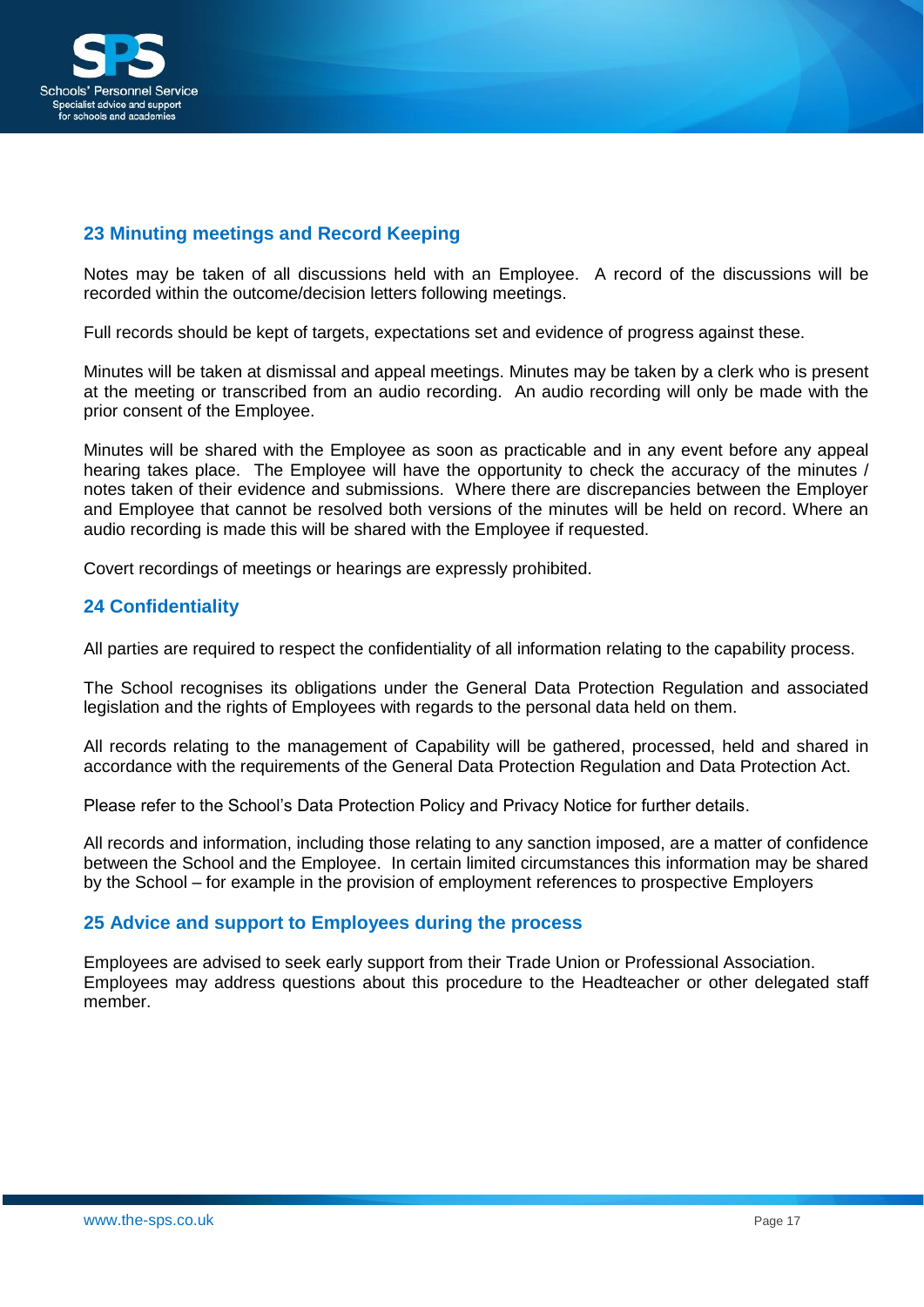

# <span id="page-17-0"></span>Appendix 1: Delegated responsibility

#### **Guidance Note:**

Under the School Staffing Regulations 2009, dismissal decisions, may be delegated to either:

- The Headteacher
- One or more governors
- One or more governors acting together with the Headteacher

Governors should therefore determine delegation arrangements for formal hearings within their own School.

The composition of panels should be consistent with the Governing Body's Terms of Reference.

Schools are advised to seek guidance from their personnel provider on the appropriate composition of formal panels given the circumstances to ensure a fair, impartial and objective process.

Formal meetings and hearings to consider matters short of dismissal may be delegated to another manager or the Headteacher.

Where matters are heard by a manager - appeals against any sanction imposed will be heard by the Headteacher. Where the Headteacher has considered the matter – appeals will be heard by a panel of one or more governors.

**Dismissal Decisions** *(please delete the option which does not apply)*

#### Either : Where authority to dismiss has been delegated

In this School responsibility for dismissal decisions has been delegated to the Headteacher, therefore formal hearings to consider dismissal may be heard solely by the Headteacher.

A panel of one or more governors may be convened to hear the matter in situations where it is not appropriate for the Headteacher to perform this function.

Appeals will be heard by a panel of one or more governors who have had no prior involvement in the matter under consideration.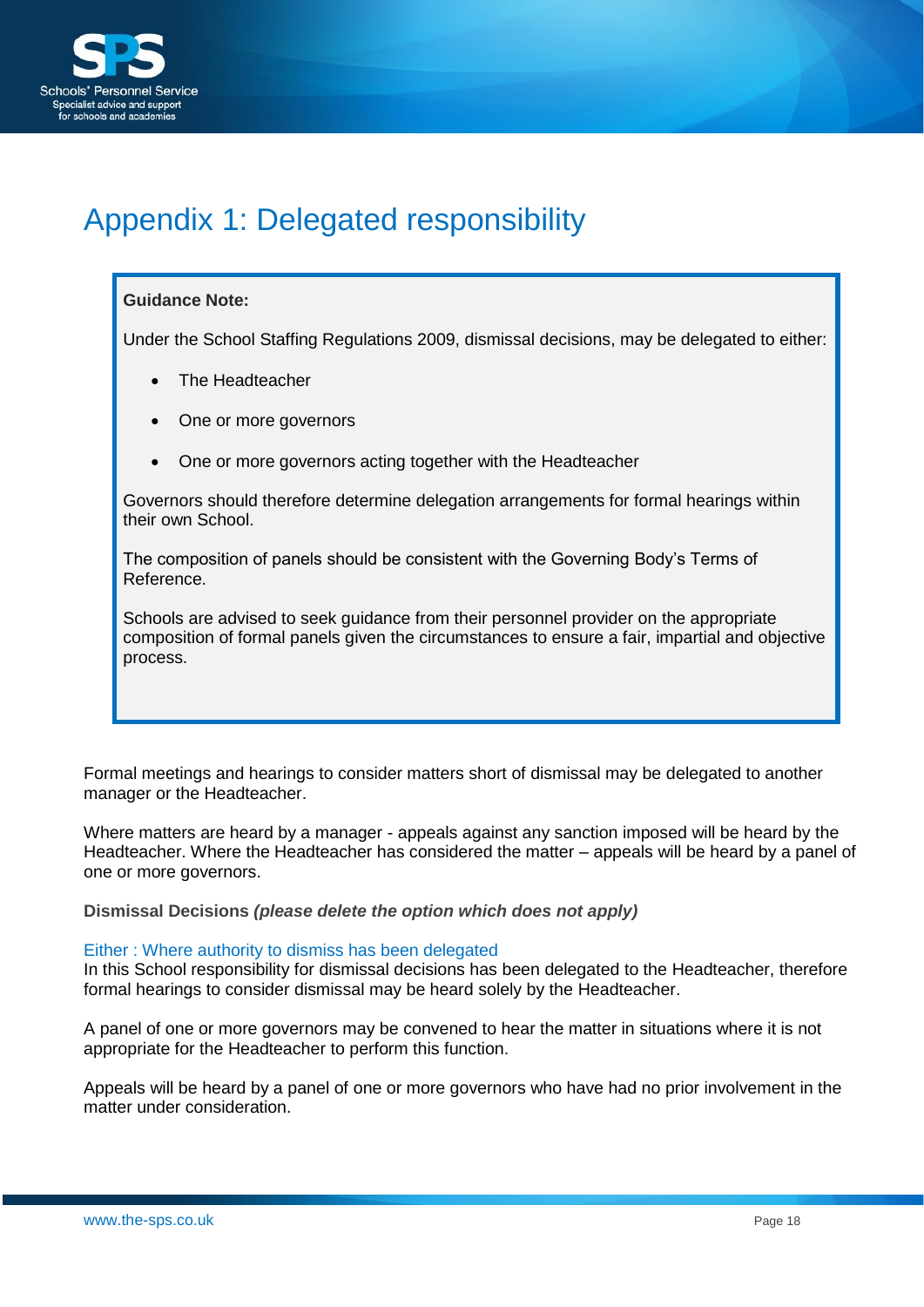

Staff governors should not usually be a member of a governor panel and where they are must ensure that they can deal with the matter impartially and objectively.

#### Or: Where authority to dismiss has not been delegated

In this School responsibility for dismissal decisions has not been delegated and therefore formal hearings to consider dismissal will be heard by a panel of one or more governors who have had no prior involvement in the matter under consideration.

Appeals will be heard by a further panel of one or more governors who have had no prior involvement in the management of the case.

Staff governors should not usually be a member of a governor panel and where they are must ensure that they can deal with the matter impartially and objectively.

#### **Matters Relating to the Headteacher**

Concerns relating to the capability of the Headteacher will be managed by the Chair of Governors.

Should the Chair of Governors have concerns about the performance of a Headteacher which cannot be addressed through the appraisal process these should be discussed in confidence with the School Improvement Advisor / Area Education Officer at the earliest opportunity and professional advice sought on whether the capability procedure should be initiated by the School.

It should be noted that it is the responsibility of the Chair of Governors and not the Local Authority to initiate the capability procedure.

Formal capability warnings may be issued by the Chair of Governors.

Should a case for dismissal on the grounds of capability be made this should be heard by a governor panel comprising one or more members of the governing body (including the vice chair where appropriate).

Appeals will be heard by a panel of one or more members of the governing body with no prior involvement in the management of the case.

Staff governors should not usually be a member of a governor panel and where they are must ensure that they can deal with the matter impartially and objectively.

#### **Additional Considerations for Community and Voluntary Controlled Schools.**

In accordance with the 2009 School Staffing Regulations where a decision is made by a Community or Voluntary controlled School to dismiss an Employee, the Local Authority (via the Schools' Personnel Service) must also be informed of the decision and reasons for this by the School. The Local Authority should then confirm the dismissal decision and any appropriate notice in writing to the Employee within 14 working days of the date the Individual was notified of the decision.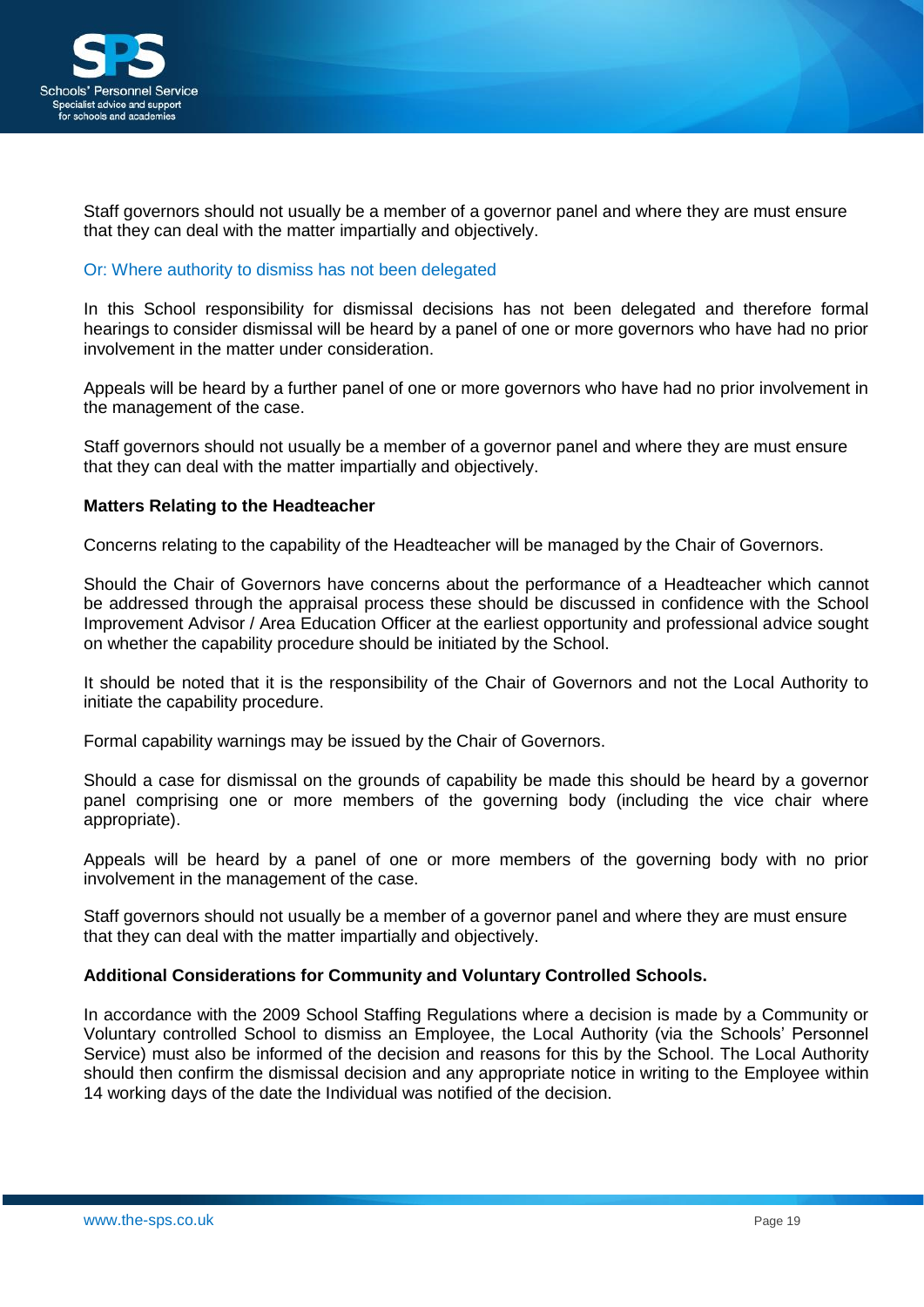

# <span id="page-19-0"></span>Appendix 2: Guidance for Hearings and Appeals

#### **General**

Hearings and Appeals should take place at a reasonable time and place usually during the Employee's normal working hours unless otherwise agreed with the Employee and, in the case of Employees who work term time only, during the School term. Hearings and Appeals should not be heard beyond 5pm to protect the welfare of all parties. These arrangements may be varied by mutual agreement.

Consideration should be given to the venue for the hearing. There should be adequate rooms for the parties and arrangements to ensure that the hearing is conducted with discretion and that confidentiality is maintained. A venue away from the School site may be appropriate in certain circumstances.

The precise procedure to be followed will vary depending on the particular circumstances of each case, but in general the following will apply:

#### **Role of the Headteacher / Panel hearing the Case**

It is the role of the Headteacher / panel hearing a case to consider the evidence presented and decide whether on the balance of probabilities:

- The case against the Employee has been established; or
- Whether it is appropriate and reasonable to issue a formal warning or dismiss the Employee.

Should an Employee appeal the outcome of the hearing, it is the role of the Headteacher / panel considering the appeal to review the original decision on the basis of the grounds for appeal presented by the Employee and to consider whether the original outcome was within a range of reasonable responses given the circumstances.

If the case is to be heard by a panel, a chair will be identified who will have responsibility for facilitating the hearing.

#### **The Role of the Representative**

The Employee has the right to be accompanied to a hearing or appeal meeting by either a workplace colleague or recognised Trade Union representative.

The representative may address the hearing to put and sum up the Employee's case, respond on behalf of the Employee at the hearing and confer with the Employee during the hearing. The representative does not have the right to answer questions on the Employee's behalf, address the hearing if the Employee does not wish it or prevent the Employer from explaining their case.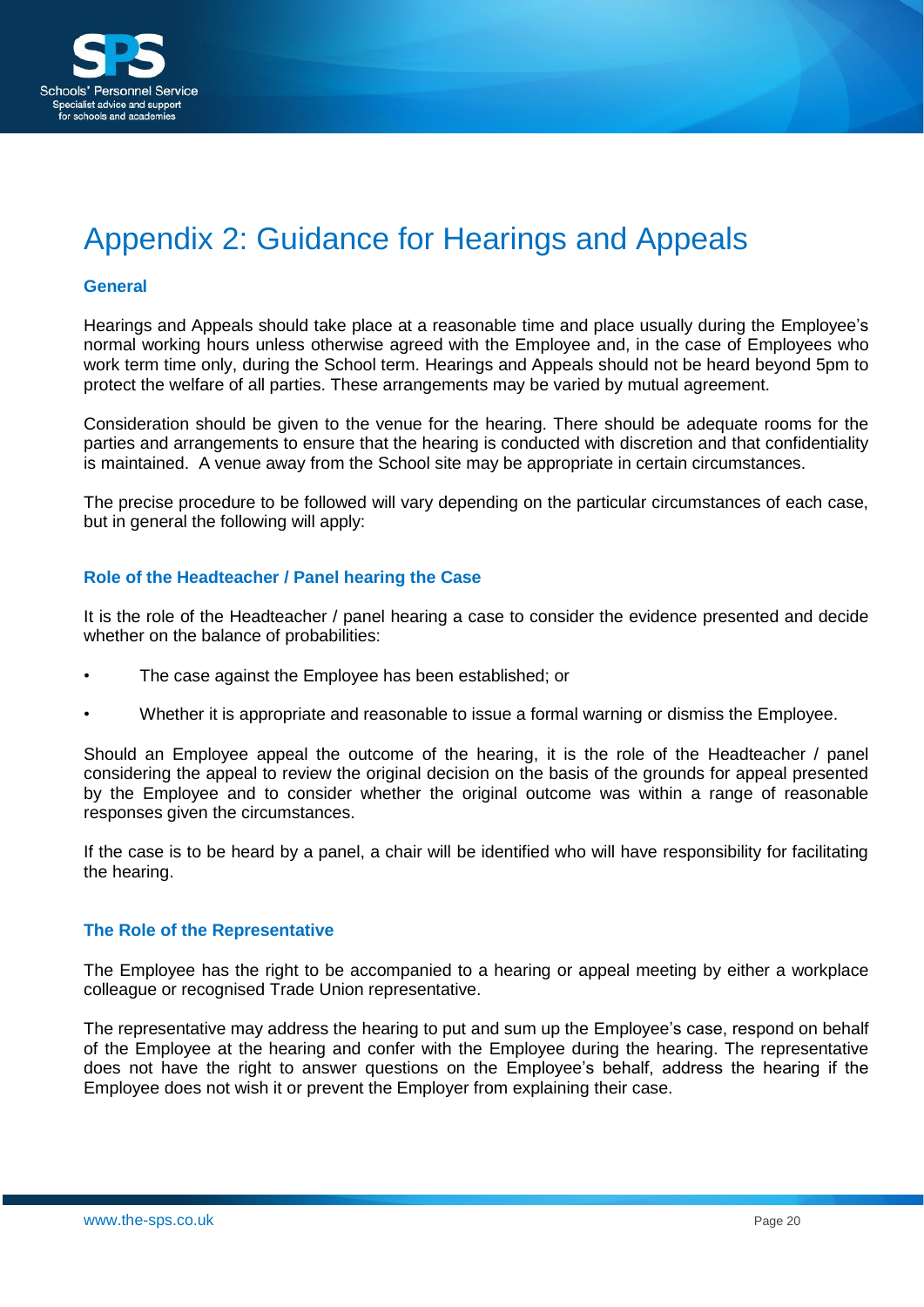

#### **The Role of the HR Advisor**

The School may request that a HR Advisor attends a hearing or appeal meeting to advise the Headteacher / panel on the procedure and any points of employment law.

A further HR Advisor may also be in attendance to support the School in the presentation of their case.

The HR Advisor may be allowed to ask questions and clarify issues on behalf of the party they are supporting.

#### **Procedure for Hearings**

- The headteacher hearing the case / chair of the panel will introduce those present and their roles, explain the case to be considered, the procedure to be followed and the format of the hearing
- The School's representative presents their case and referring to written submissions / evidence. The Employee and their representative and panel may ask questions of the School's representative
- The Employee or their representative presents their case, referring to written submissions and presenting any mitigating circumstances. The School's representative and panel may ask questions of the Employee and their representative.
- Adjournments may be requested by both parties or by the Headteacher/ panel during the hearing
- Both parties have the opportunity to sum up their cases, with the Employee or their representative having the final word
- The hearing will then be adjourned whilst the Headteacher / panel deliberates over the evidence. If further clarity is required both parties may be recalled and the hearing reconvened so that all parties may hear any additional evidence
- Where possible the hearing will be reconvened and the Employee advised verbally of the outcome following the conclusion of the process and the Panel's deliberations. On occasion it may not be possible to determine an outcome on the day of the hearing, in which case the panel will reconvene at the earliest possible opportunity to make a decision. Where the panel reconvenes, the outcome to be communicated in writing to the Employee
- In all circumstances the Employee will be advised in writing of the outcome of the hearing usually within 5 working days of the decision being made.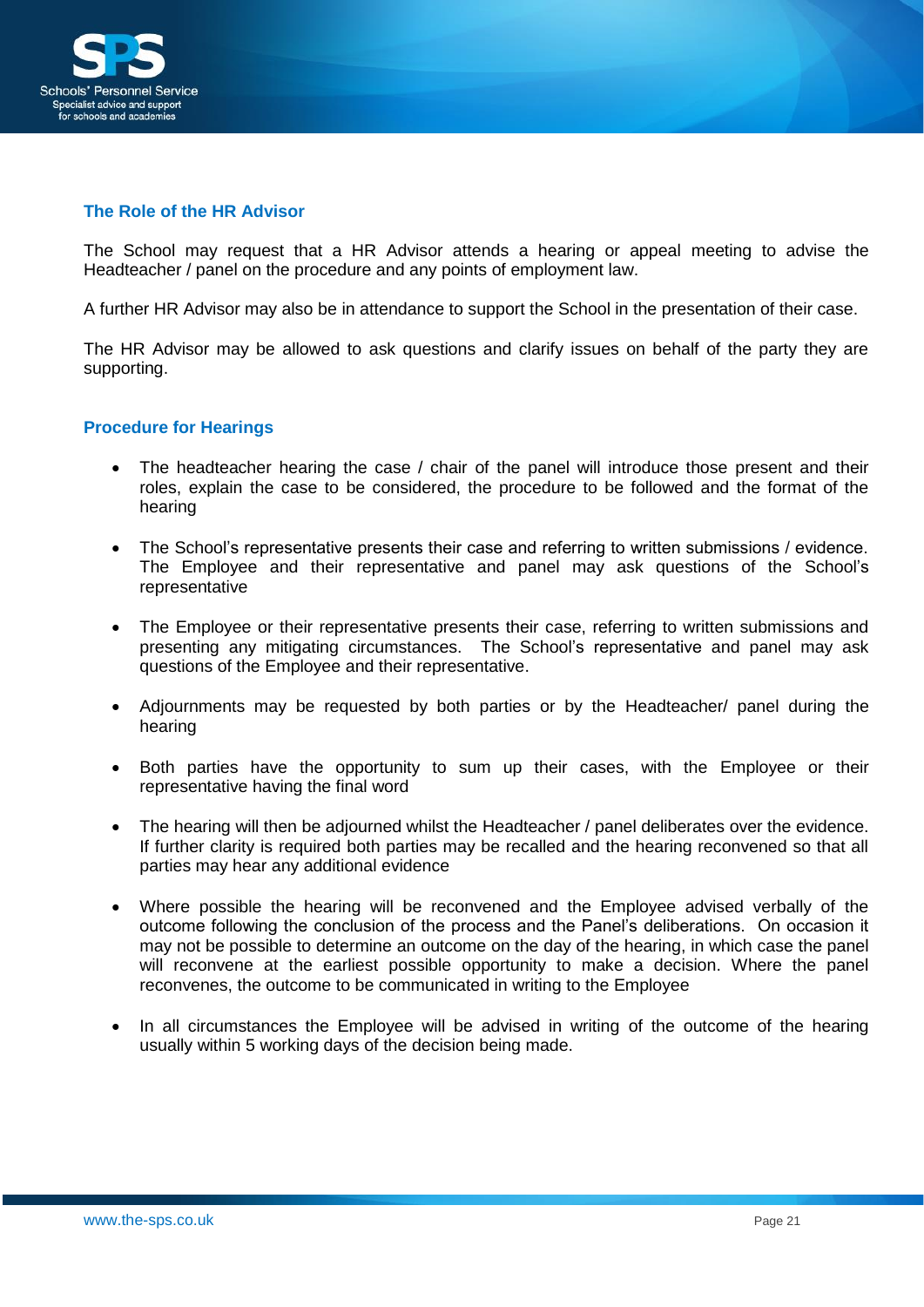

#### **Procedure for Appeals**

- The chair of the panel will introduce those present and their roles, explain the case to be considered, the procedure to be followed and the format of the meeting
- The Employee or their representative shall put the case in support of the grounds for appeal, including any mitigating circumstances. This may include referring to written submissions and evidence. The School's representative and panel may ask questions of the Employee and their representative
- The School's representative presents the case for upholding the previous committee's decision and refers to written documentation. The Employee and their representative and panel may ask questions of the School's representative
- The panel will invite both parties to sum up their cases, with the Employee or his/her representative having the final word. The hearing will then be adjourned whilst the panel deliberates over the evidence
- Adjournments may be requested by both parties or by the panel during the appeal hearing. If new evidence is presented the appeal may need to be adjourned while this is investigated
- The appeal hearing will then be adjourned whilst the panel deliberates over the evidence. If further clarity is required both parties may be recalled and the hearing reconvened so that all parties may hear any additional evidence
- Where possible the appeal hearing will be reconvened and the Employee advised verbally of the outcome following the conclusion of the process and the Panel's deliberations. On occasion it may not be possible to determine an outcome on the day of the appeal hearing, in which case the panel will reconvene at the earliest possible opportunity to make a decision. Where the panel reconvenes, the outcome will be communicated in writing to the Employee.
- In all circumstances the Employee will be advised in writing of the outcome of the hearing usually within 5 working days of the decision being made.